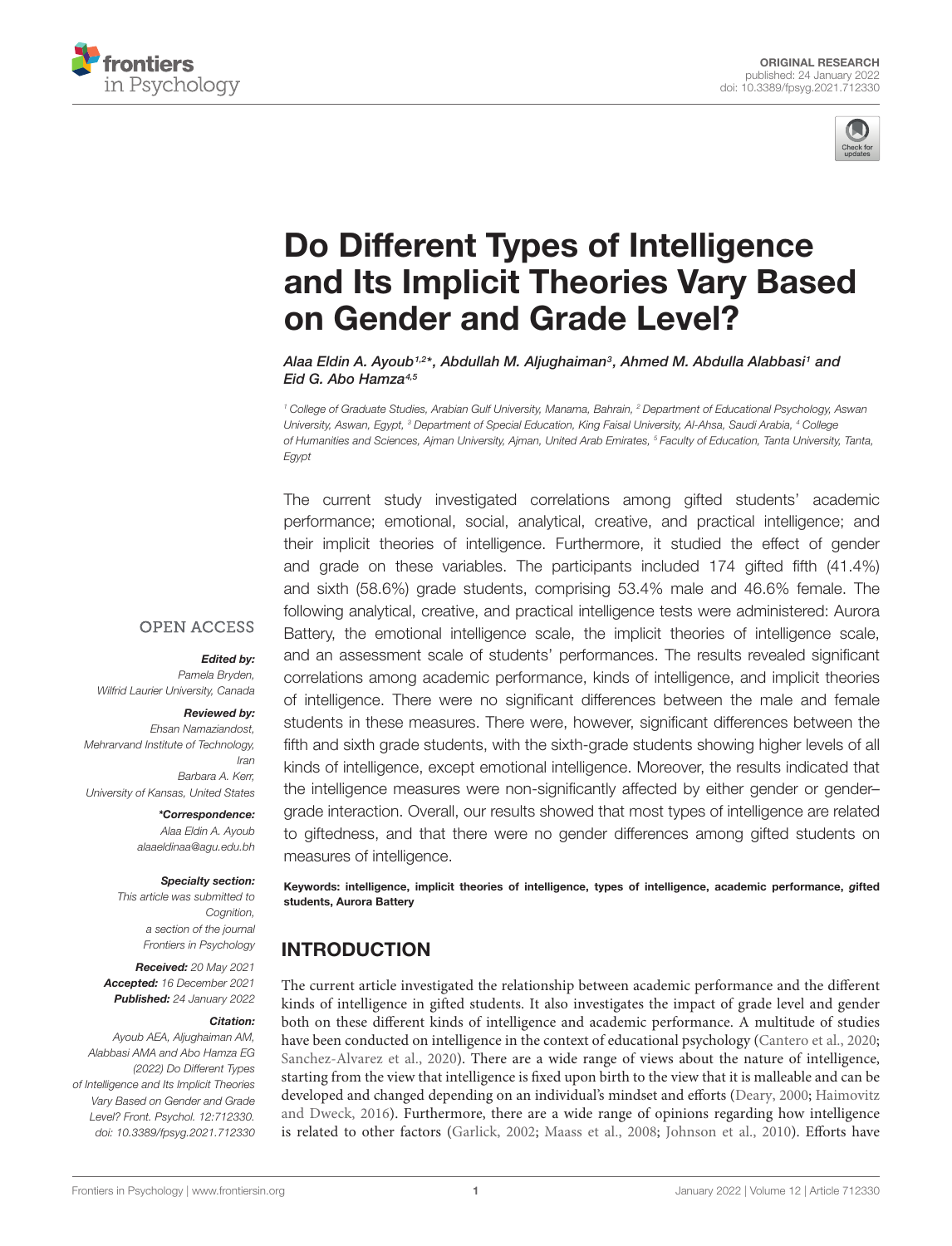been devoted to find a correlation between traditional construct of general intelligence (g) with the performance in school or in workplace. Some studies found that general intelligence might serve as a good predictor of achievement in schools and workplace [\(Schmidt and Hunter,](#page-9-3) [1998;](#page-9-3) [Gottfredson,](#page-8-3) [2018\)](#page-8-3), for example, there is enough research evidence that general intelligence (g factor) is a good predictor of achievement, with a correlation typically around 0.5–0.6 [\(Gustafsson and Undheim,](#page-8-4) [1996;](#page-8-4) [Gottfredson,](#page-8-5) [2005\)](#page-8-5). While there is wide acceptance of a good correlation between intelligence and achievement, the magnitude of the correlation has little consistency [\(Deary et al.,](#page-8-6) [2007\)](#page-8-6). However, meta-analysis studies found that intelligence may play as a powerful predictor of success, however, it is not the only one predictor as there are several other factors may serve better predictor than general intelligence [\(Grigorenko and](#page-8-7) [Sternberg,](#page-8-7) [2001;](#page-8-7) [Strenze,](#page-10-0) [2007;](#page-10-0) [Credé et al.,](#page-8-8) [2017\)](#page-8-8).

More specifically, many studies spanning several decades have focused on studying different kinds of intelligence in gifted students [\(Worrell et al.,](#page-10-1) [2019;](#page-10-1) [Erden et al.,](#page-8-9) [2020\)](#page-8-9). For example, it has been shown that gifted students score higher on intelligence measures than non-gifted students [\(McClain and](#page-9-4) [Pfeiffer,](#page-9-4) [2012\)](#page-9-4); therefore, revealing that high intelligence may be a key contributing factor to high academic performance [\(Deary](#page-8-6) [et al.,](#page-8-6) [2007;](#page-8-6) [Dutton et al.,](#page-8-10) [2014;](#page-8-10) [Gomes et al.,](#page-8-11) [2014\)](#page-8-11).

Some more recent studies have focused on the correlation between implicit theories of intelligence and academic performance [\(Blackwell et al.,](#page-7-1) [2007;](#page-7-1) [Chen and Wong,](#page-7-2) [2015;](#page-7-2) [Claro et al.,](#page-7-3) [2016;](#page-7-3) [Martin et al.,](#page-9-5) [2017\)](#page-9-5), while others have focused on their correlation with several psychological factors, such as self-regulation [\(Burnette et al.,](#page-7-4) [2013\)](#page-7-4), self-efficacy [\(Chen and](#page-7-5) [Tutwiler,](#page-7-5) [2017\)](#page-7-5), self-esteem [\(Diseth et al.,](#page-8-12) [2014\)](#page-8-12), social judgments [\(Erdley and Dweck,](#page-8-13) [1993\)](#page-8-13), and motivation [\(Hong et al.,](#page-8-14) [1995;](#page-8-14) [Renaud-Dubé et al.,](#page-9-6) [2015\)](#page-9-6). Overall, this approach usually focuses on the impact of holding different implicit theories (entity or incremental) about intelligence or other aspects, such as social skills, emotional skills, and achievement [\(Dweck,](#page-8-15) [2012\)](#page-8-15).

We know from previous literature that an implicit theory of intelligence influences student achievement [\(Blackwell et al.,](#page-7-1) [2007;](#page-7-1) [Romero et al.,](#page-9-7) [2014\)](#page-9-7), but no conclusions have been reached regarding the positive or negative effects of incremental or entity beliefs [\(Costa and Faria,](#page-8-16) [2018\)](#page-8-16).

The correlation between emotional intelligence and general intelligence was examined by several researchers. However, the outcomes of these studies have been quite inconsistent (Buşu, [2020\)](#page-7-6). For instance, [Martínez-Rubio et al.](#page-9-8) [\(2014\)](#page-9-8) found that there is no direct relationship between emotional intelligence and general intelligence, while [Lam and Kirby](#page-9-9) [\(2002\)](#page-9-9) found that emotional intelligence explained individual, cognitivebased performance over and beyond the level attributable to general intelligence. Social intelligence has been overlapped with emotional intelligence. However, there is a clear distinction between the two concepts [\(Goleman,](#page-8-17) [2006\)](#page-8-17), although they both are significantly related to each other [\(Grieve and Mahar,](#page-8-18) [2013\)](#page-8-18). On another hand, the link between emotional intelligence and academic performance has also been the subject of research by a number of researchers, as many studies have indicated a positive relationship between them [\(Durlak et al.,](#page-8-19) [2011;](#page-8-19) [Perera](#page-9-10)

[and DiGiacomo,](#page-9-10) [2013\)](#page-9-10). In a more recent meta-analysis study performed by [MacCann et al.](#page-9-11) [\(2020\)](#page-9-11) found that there is a small to moderate relationship between emotional intelligence and academic performance. One interesting finding of [MacCann et al.](#page-9-11) [\(2020\)](#page-9-11) study is that they found ability emotional intelligence test was a significantly stronger predictor than self-report.

Social and emotional intelligence are not fixed, and individuals are able to improve them through educational intervention [\(Mayer et al.,](#page-9-12) [1999\)](#page-9-12). Here again, there are no clear conclusions from previous research regarding positive or negative effects of incremental or entity beliefs on social or emotional intelligence [\(Romero et al.,](#page-9-7) [2014\)](#page-9-7).

On other hand, previous research studies have not reached a conclusion whether age and/or gender affect implicit theories about intelligence [\(Cabello and Fernández-Berrocal,](#page-7-7) [2015\)](#page-7-7). In addition, few studies have attempted to explore the correlation between implicit theories of intelligence and several types of intelligence, as well as how they are affected by the age and gender of gifted students. Most of the scientific work on this matter focused on general intelligence. Therefore, this article is an attempt to contribute to the body of literature by exploring the correlation among some of the types of the intelligence and their implicit theories. In summary, this article attempts to answer the following questions: do performance, social, emotional, practical, creative, analytical intelligence, and implicit theories of intelligence form a network of interrelated variables? Do the correlations vary based on gender and/or grade level?

### Types of Intelligence

Intelligence is a multidimensional construct that involves, to name a few, social, emotional, practical, and analytical intelligence [\(Ayoub and Aljughaiman,](#page-7-8) [2016;](#page-7-8) [Gonzalez-Trevino](#page-8-20) [et al.,](#page-8-20) [2020;](#page-8-20) [Yildiz et al.,](#page-10-2) [2020\)](#page-10-2). More than one hundred years ago, intelligence was believed to be a unitary construct [\(Spearman,](#page-10-3) [1904;](#page-10-3) [Thorndike,](#page-10-4) [1920\)](#page-10-4). However, over the last few decades, evidence-based research has shown that intelligence involves multiple different types and subcomponents [\(Cattell,](#page-7-9) [1963;](#page-7-9) [Horn](#page-8-21) [and Cattell,](#page-8-21) [1966;](#page-8-21) [Mayer et al.,](#page-9-13) [2001;](#page-9-13) [Carroll,](#page-7-10) [2003;](#page-7-10) [Flanagan](#page-8-22) [and Harrison\(eds\),](#page-8-22) [2012\)](#page-8-22). Importantly, some types of intelligence have received more attention within the field than others. In the following paragraphs, we will briefly introduce the different types of intelligences measured in this study.

Emotional intelligence is one's ability to understand and manage both their emotions and those of others [\(Zakariasen](#page-10-5) [and Victoroff,](#page-10-5) [2012;](#page-10-5) [Zeidner and Matthews,](#page-10-6) [2017;](#page-10-6) [Matthews](#page-9-14) [et al.,](#page-9-14) [2018;](#page-9-14) [O'Connor et al.,](#page-9-15) [2019\)](#page-9-15). Social intelligence is somewhat related to emotional intelligence. Unlike emotional intelligence, social intelligence refers to one's ability to understand and manage other people and to succeed in various social interactions [\(Thorndike and Stein,](#page-10-7) [1937\)](#page-10-7). It has been argued that social intelligence involves emotional intelligence processes, as managing people involves understanding their emotional state. However, there has been a limited number of studies on the relationship between emotional and social intelligence in gifted students.

[Ferrando et al.](#page-8-23) [\(2016\)](#page-8-23) relied on Sternberg's definition of successful intelligence, in which it was described as one's ability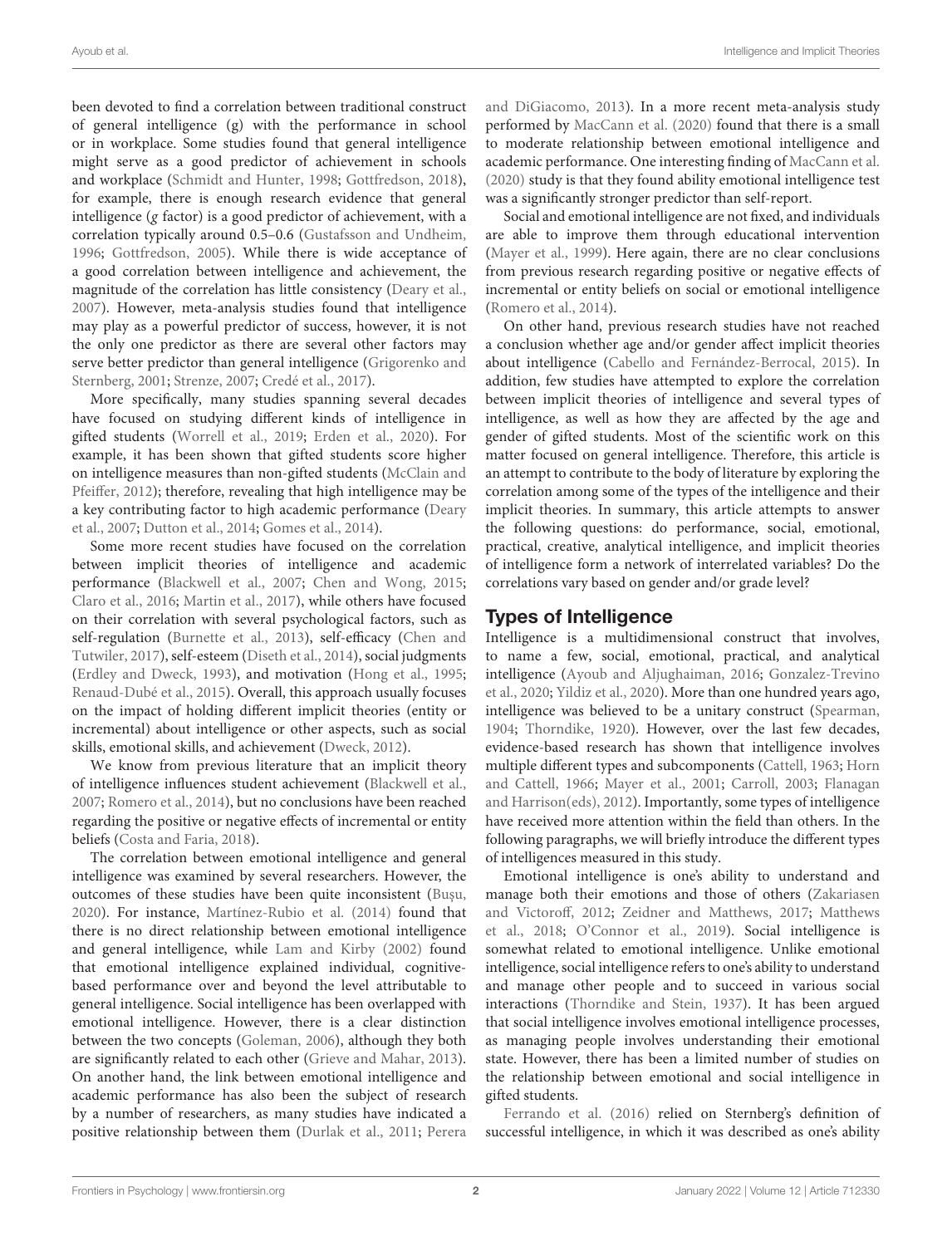to set and accomplish personally meaningful goals in one's life, given one's cultural context. Although intelligence is viewed as being of various kinds, the mental processes involved in creative, analytical, practical, and wise thinking are the same.

Successful intelligence is also defined as the ability to achieve success in life, given one's personal standards within their sociocultural context [\(Sternberg,](#page-10-8) [1999;](#page-10-8) [Ferrando et al.,](#page-8-23) [2016\)](#page-8-23). Successful intelligence involves analytical, creative, and practical intelligence, each comprising different types of intelligence. Analytical intelligence refers to the ability to solve problems, reason correctly, and judge the quality of ideas, often for problems that require a single solution [\(Hunt,](#page-8-24) [2008;](#page-8-24) [Sternberg,](#page-10-9) [2018\)](#page-10-9). However, creative intelligence refers to coming up with new ideas in novel or unusual situations [\(Sternberg,](#page-10-8) [1999\)](#page-10-8). Unlike analytical and creative intelligence, practical intelligence refers to solving everyday problems, or in other words, being street smart [\(Sternberg and Grigorenko,](#page-10-10) [2002\)](#page-10-10). Although this construct view of intelligence has been widely accepted and recommended to be considered by educators [\(Hunt,](#page-8-24) [2008\)](#page-8-24), there are also criticism and doubt about the scientific basis that it has been grounded on, especially the validity of practical intelligence as a good predictor of future success [\(Gottfredson,](#page-8-25) [2003\)](#page-8-25). While acknowledging this controversy, we believe that the breaking down of the intelligence into identifiable components as has been illustrated by [Grigorenko and Sternberg](#page-8-7) [\(2001\)](#page-8-7) can help identify more students to be served in gifted programs, therefore it is more appropriate for gifted education in Arab countries.

While emotional, social, and successful intelligence refer to certain processes and skills, the implicit theory of intelligence refers to one's beliefs about intelligence, and whether they are fixed or malleable [\(Dweck and Leggett,](#page-8-26) [1988\)](#page-8-26). Thus, the implicit theory of intelligence—or just implicit intelligence can be considered a belief system of one's own intelligence [\(Da](#page-8-27) [Fonseca et al.,](#page-8-27) [2004;](#page-8-27) [Blackwell et al.,](#page-7-1) [2007\)](#page-7-1). The general idea here is that people have their own implicit theories against which they evaluate themselves and others [\(Sternberg,](#page-10-11) [1985\)](#page-10-11). In a meta-analysis study performed by [Burnette et al.](#page-7-4) [\(2013\)](#page-7-4) found that although individuals construct their implicit theories as a result of self-evaluation and their accomplishments, the association between implicit theories with self-regulation are not straightforward. [Sisk et al.](#page-9-16) [\(2018\)](#page-9-16) reported two meta-analysis studies where they found the correlation between growth mindset and academic achievement was very weak, which is almost identical to what [Burnette et al.](#page-7-4) [\(2013\)](#page-7-4) found. However, other researchers found that mind-set can highly affect achievement [\(Yeager and Walton,](#page-10-12) [2011\)](#page-10-12). Although the theory of mindset has many variations about its impact, it may be useful to examine other relevant variables, especially the type of intelligence, and its impact along with a growth mindset in achievement.

### Impact of Gender and Grade Level on Intelligence

For several decades, there have been a multitude of studies on gender differences in different types of intelligence [\(Yildiz et al.,](#page-10-2) [2020\)](#page-10-2). One recent study found that intelligence in males and females has different neural underpinnings [\(Jiang et al.,](#page-8-28) [2020\)](#page-8-28).

[Lynn](#page-9-17) [\(2017\)](#page-9-17) also argued that there are no significant differences in the intelligence of males and females up to the age of 15, after which males show increased intelligence. Furthermore a meta-analysis study found that gender does not mediate the relationship between intelligence and grades, i.e., a measure of academic performance [\(Roth et al.,](#page-9-18) [2015\)](#page-9-18).

With regard to emotional intelligence, female participants have outperformed male participants in several studies [\(Schutte](#page-9-19) [et al.,](#page-9-19) [1998;](#page-9-19) [Petrides and Furnham,](#page-9-20) [2000;](#page-9-20) [Gerber,](#page-8-29) [2004;](#page-8-29) [Bar-](#page-7-11)[On,](#page-7-11) [2006;](#page-7-11) [Tapia and Marsh,](#page-10-13) [2006;](#page-10-13) [Sünbül,](#page-10-14) [2007\)](#page-10-14). The same findings hold true for gifted students, as gifted female students score higher than gifted male students on emotional intelligence [\(Abdulla Alabbasi et al.,](#page-7-12) [2020\)](#page-7-12). A recent study in Iran found that female students scored higher on many aspects of emotional intelligence than male students [\(Meshkat and Nejati,](#page-9-21) [2017\)](#page-9-21). Moreover, [Herrera et al.](#page-8-30) [\(2019\)](#page-8-30) found that Spanish female and male students differed in emotional intelligence [\(Fischer](#page-8-31) [et al.,](#page-8-31) [2018\)](#page-8-31). In addition to students, [Shehzad and Mahmood](#page-9-22) [\(2013\)](#page-9-22) found that female teachers in Pakistan scored higher than male teachers in interpersonal skills, a subdomain of emotional intelligence. However, no differences were found between the female and male teachers in the other subscales: intrapersonal skills, stress management, adaptability, and general mood. It was also found that emotional differences between males and females are mediated by age [\(Fernández-Berrocal et al.,](#page-8-32) [2012\)](#page-8-32).

However, not all studies have reported that female participants outperformed male participants in emotional intelligence [\(Al-](#page-7-13)[Hamdan et al.,](#page-7-13) [2017\)](#page-7-13). For example, a recent study found that males outperform females on some measures of the Wechsler Adult Intelligence Scale's measures of intelligence [\(Pezzuti et al.,](#page-9-23) [2020\)](#page-9-23). Furthermore, [Saygili](#page-9-24) [\(2015\)](#page-9-24) found no differences between male and female gifted students in emotional intelligence.

Results on social intelligence are similar to those of emotional intelligence, as most studies have shown that females outperform males in this type of intelligence. For example, [Groves](#page-8-33) [\(2005\)](#page-8-33) found that female leaders scored higher than male leaders on measures of social intelligence, while other studies have found that female students possess higher social intelligence than male students [\(Saxena and Jain,](#page-9-25) [2013;](#page-9-25) [Fellmann and Redolfi,](#page-8-34) [2017;](#page-8-34) [Fida](#page-8-35) [et al.,](#page-8-35) [2018\)](#page-8-35). However, unlike the previously discussed studies, [Malik et al.](#page-9-26) [\(2018\)](#page-9-26) found that male students outperformed female students in Pakistan on measures of social intelligence.

There have been fewer studies on successful intelligence in comparison to emotional and social intelligence. As mentioned above, successful intelligence involves analytical, creative, and practical intelligence. Some studies found no differences in successful intelligence between male and female gifted students [\(Hein et al.,](#page-8-36) [2015;](#page-8-36) [Mourgues et al.,](#page-9-27) [2015\)](#page-9-27). As for the implicit theory of intelligence, a recent investigation found no differences between male and female gifted students in implicit intelligence [\(Makel et al.,](#page-9-28) [2015\)](#page-9-28).

Unlike gender differences, there are fewer studies on the impact of grade-level differences on intelligence. Some prior studies have found a relationship between age and social intelligence [\(Peixoto,](#page-9-29) [2013\)](#page-9-29), likely suggesting that students with a higher grade level may score higher on measures of social intelligence than students at a lower grade level. More specifically,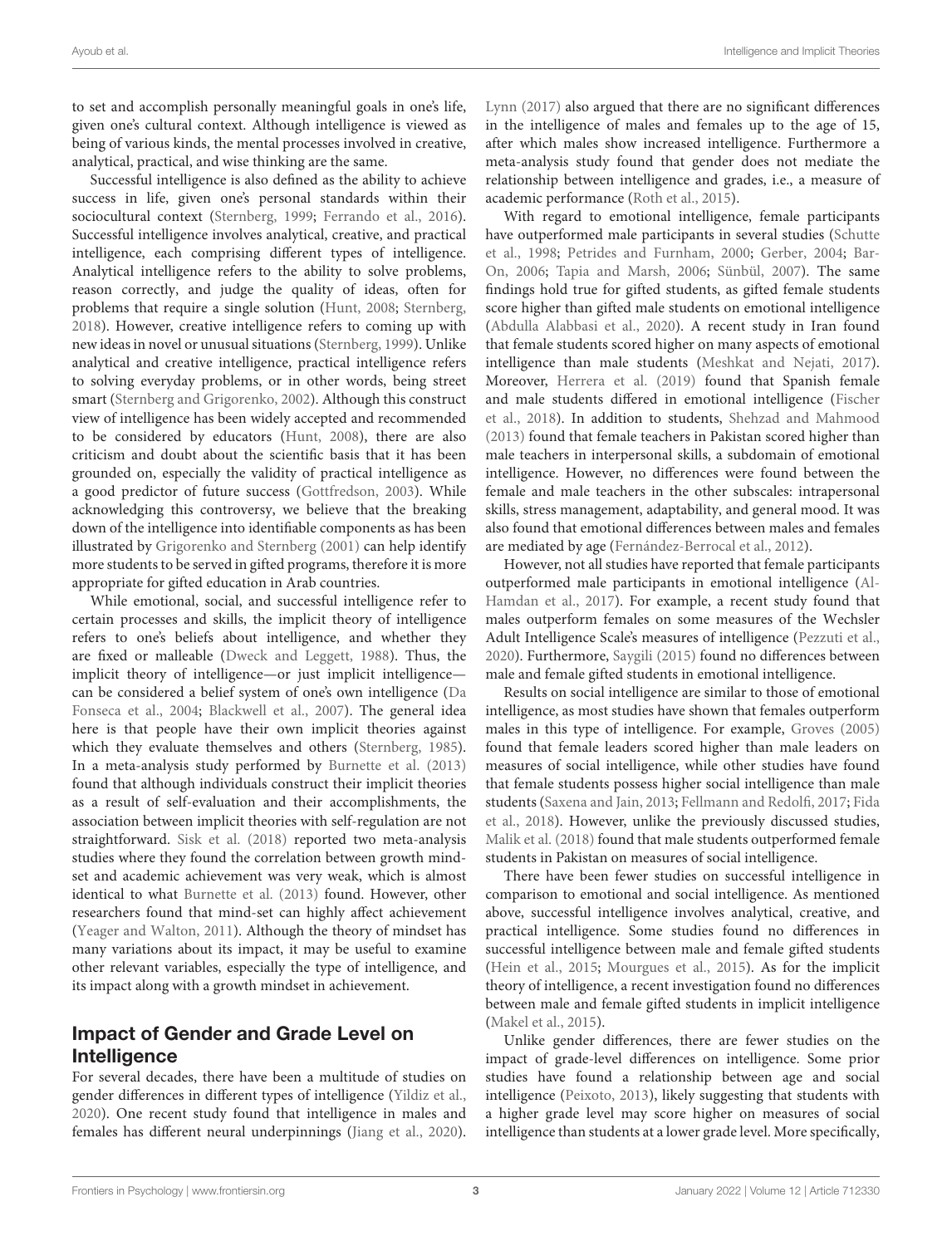[Peixoto](#page-9-29) [\(2013\)](#page-9-29) found that older students were better at social problem solving than younger students. [Sünbül](#page-10-14) [\(2007\)](#page-10-14) did not find any significant differences between first- and fourth-level students in emotional intelligence.

#### Academic Performance and Intelligence

Several studies have shown that academic performance is related to different kinds of intelligence. One meta-analysis study found that the relationship between academic performance and intelligence depends on the kind of intelligence [\(Roth et al.,](#page-9-18) [2015\)](#page-9-18). For example, emotional intelligence has been found to predict academic performance [\(Sünbül,](#page-10-14) [2007;](#page-10-14) [Naghavi and Redzuan,](#page-9-30) [2011;](#page-9-30) [Jiménez-Morales and López-Zafra,](#page-9-31) [2013;](#page-9-31) [De Haro Garcia](#page-8-37) [and Costa,](#page-8-37) [2014;](#page-8-37) [MacCann et al.,](#page-9-11) [2020\)](#page-9-11).

Furthermore, some studies have reported a positive relationship between academic performance and social intelligence in leaders of sales organizations [\(Boyatzis et al.,](#page-7-14) [2012\)](#page-7-14). Similarly, several studies have shown that successful intelligence—i.e., analytical, creative, and practical skills—is also related to academic performance [\(Tan et al.,](#page-10-15) [2012;](#page-10-15) [Aljughaiman](#page-7-15) [and Ayoub,](#page-7-15) [2013,](#page-7-15) [Ayoub,](#page-7-16) [2018;](#page-7-16) [Mandelman et al.,](#page-9-32) [2013,](#page-9-32) [2015;](#page-9-33) [Sternberg et al.,](#page-10-16) [2014;](#page-10-16) [Mourgues et al.,](#page-9-27) [2015\)](#page-9-27). Thus, academic performance is also related to implicit theories of intelligence [\(Blackwell et al.,](#page-7-1) [2007;](#page-7-1) [Todor,](#page-10-17) [2014\)](#page-10-17), such that beliefs in one's skills can motivate them to study harder and achieve higher grades. In other words, it is likely that the belief that one's intelligence is malleable can motivate students to work harder to achieve a better academic performance.

#### Gifted Students and Intelligence

Many studies have been conducted on measures of intelligence in gifted students over the past several decades [\(Zeidner and](#page-10-6) [Matthews,](#page-10-6) [2017;](#page-10-6) [Matthews et al.,](#page-9-14) [2018\)](#page-9-14). Generally speaking, gifted students show high intelligence scores [\(Fernandez et al.,](#page-8-38) [2017\)](#page-8-38). Some studies have argued that gifted students score higher on multiple measures of intelligence than non-gifted students [\(Basak and Bengi,](#page-7-17) [2013\)](#page-7-17).

Most studies, including a recent meta-analysis, have demonstrated that gifted students score higher than non-gifted students on emotional intelligence measures [\(Abdulla Alabbasi](#page-7-12) [et al.,](#page-7-12) [2020\)](#page-7-12). However, this is not always the case. For instance, a recent investigation reported that gifted students score lower on measures of emotional intelligence than non-gifted students [\(Casino-Garcia et al.,](#page-7-18) [2019\)](#page-7-18). Similar to emotional intelligence, studies have been conducted on social intelligence in gifted students [\(Jones and Day,](#page-9-34) [1996\)](#page-9-34). These studies have demonstrated that gifted students also score higher than non-gifted students on measures of social intelligence [\(de França-Freitas et al.,](#page-8-39) [2014\)](#page-8-39). Importantly, it is not clear in the literature how high emotional or social intelligence scores help students achieve high academic performances.

It has also been argued that gifted students have strong successful intelligence skills [\(Ferrando et al.,](#page-8-23) [2016;](#page-8-23) [Sternberg,](#page-10-18) [2019\)](#page-10-18). [Ayoub and Aljughaiman](#page-7-8) [\(2016\)](#page-7-8) found that successful intelligence plays a role in academic performance in gifted students, although less than that of emotional intelligence.

Furthermore, it has been found that giftedness in students is related to implicit beliefs about intelligence [\(Snyder et al.,](#page-10-19) [2013\)](#page-10-19).

# Current Study

Given that there is a dearth of studies, especially in Arab countries, investigating the impact of grade level on intelligence, as well as the impact of different kinds of intelligence on academic performance, the current study will study the impact of gender and grade level on emotional, social, successful, and implicit intelligence.

# MATERIALS AND METHODS

#### Participants

The education system in Saudi Arabia is compulsory for individuals from 6 years of age, and requires gender segregation during teaching in public education schools, which means that there are separate schools for boys and separate schools for girls. Students generally study math, science, literature, history, Arabic language, and Islamic studies from grade one to twelve. The sample included 174 fifth (41.4%) and sixth (58.6%) graders—53.4% male and 46.6% female—participating in summer enrichment programs held annually by Mawhiba, a giftedness organization in Saudi Arabia. Summer enrichment programs are also separated based on gender, however, the curriculum content in these programs is based on STEM only. The participants were selected for the study according to two criteria: (a) being among the top 5% on the ability test designed for the Saudi Arabian learning environment and (b) a general studies achievement test score between 90 and 100%. The scales of emotional, social, analytical, creative, and practical intelligence, as well as implicit theories of intelligence, were administered. The inventory was distributed to three teachers, with each of them asked to assess students' performances during their participation in these programs.

### **Measures**

In this study, the following scales were used: the emotional intelligence scale, the social intelligence scale, the Aurora Battery, the implicit theories of intelligence scale, and the performance assessment scale. Each one is described in detail below.

# The Emotional Intelligence Scale

The emotional intelligence scale was developed by [Ayoub and](#page-7-8) [Aljughaiman](#page-7-8) [\(2016\)](#page-7-8). It is a 22-item self-report measure rated on a five-point Likert scale ranging from strongly agree (5) to strongly disagree (1). The top score was 110. The reliability coefficient (Cronbach's α) of the scale reached 0.86.

# The Social Intelligence Scale

The social intelligence scale [\(Silvera et al.,](#page-9-35) [2001\)](#page-9-35) is a 21-item self-report scale that was designed to measure a broad array of cognitive avoidance strategies frequently used when faced with intrusive thoughts. Participants rated the applicability of each item on a five-point Likert scale, ranging from strongly agree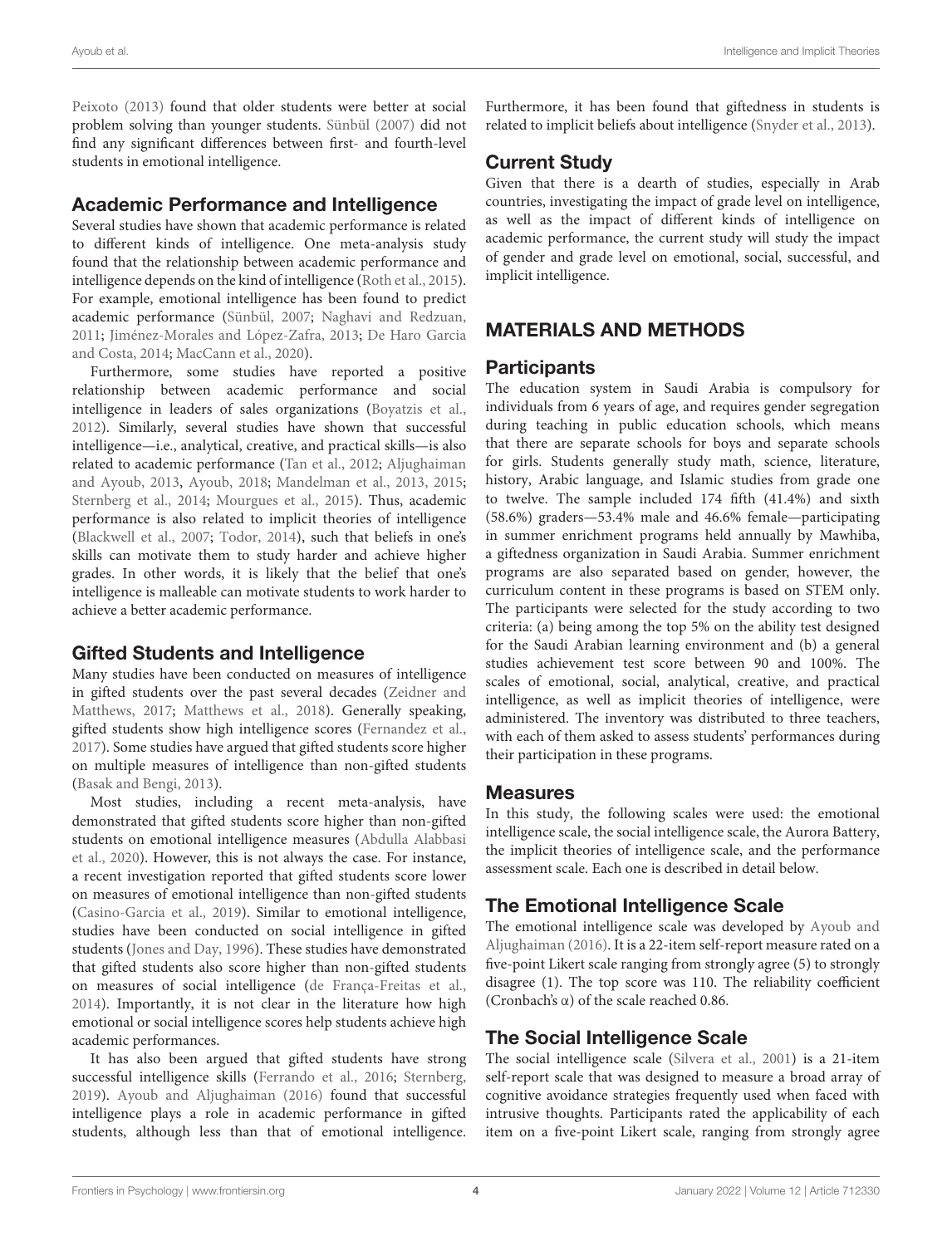(5) to strongly disagree (1). The top score was 105, with the higher scores indicating greater social intelligence. Cronbach's α was 0.89.

#### The Aurora Battery

The Aurora Battery is an assessment designed for children aged 9–12 years. It is based on the theory of successful intelligence, and one of its uses is for the identification of gifted students [\(Chart et al.,](#page-7-19) [2008\)](#page-7-19). The battery is composed of two parts: the first (Aurora-g Battery) measures general intelligence through series, analogy, and classification tests; the second (Aurora-a Battery) measures analytical, creative, and practical skills. Both are paperand-pencil assessments designed for students in elementary and middle school [\(Aljughaiman and Ayoub,](#page-7-20) [2012\)](#page-7-20), translated into Arabic and standardized for Saudi Arabia. In the current study, the researchers focused on Aurora-a. There were two subtests for the assessment of analytical ability—floating boats: identify matching patterns among connected boats, consisting of five multiple-choice items; and metaphors: explain how two somewhat unrelated things are alike, consisting of 10 open-ended items—two for the assessment of creative ability—book covers: interpret an abstract picture and invent a story to accompany it, consisting of five open-ended items; and number talk: imagine reasons for various described social interactions between numbers, consisting of seven open-ended items—and two for the assessment of practical ability—paper cutting: identify the proper unfolded version of a cut piece of paper, consisting of 10 multiplechoice items; and maps: trace the best carpooling routes to take between friends' houses and destinations, consisting of 10 rightor-wrong items. The reliability coefficient of the Aurora-a Battery using Cronbach's α was 0.88 for analytical intelligence, 0.82 for creative intelligence, and 0.85 for practical intelligence.

#### The Implicit Theories of Intelligence **Scale**

The implicit theories of intelligence scale was developed by [Dweck](#page-8-40) [\(2000\)](#page-8-40). It consists of five items assessing incremental theories, e.g., performing a task successfully can help develop your intelligence, and five assessing entity theories, e.g., you are born with a fixed amount of intelligence. The overall scores of the scale were also used in this study. Participants were asked to report their agreement on a five-point Likert scale from strongly agree (5) to strongly disagree (1). The top score was 50. Cronbach's α was 0.82.

#### The Performance Assessment Inventory

The performance assessment inventory is a self-report inventory used to assess students' performances. It was developed by [Ayoub](#page-7-8) [and Aljughaiman](#page-7-8) [\(2016\)](#page-7-8) and includes a rubric of ten indicators: scientific thinking, research skills, problem solving, discussions, presentations, projects, motivation, leadership, autonomy, and teamwork. This rubric was used by the three raters to evaluate the portfolios created by the students during the summer enrichment programs. The raters were asked to assess the students' portfolios on the scale's indicators, from 0 (incorrect response) to 10 (full mark). The top score was 100. These performance assessment

inventories were checked by a number of professionals in the field of giftedness. Based on a sample of 30 students, the percentages of agreement between the raters were as follows: rater 1–rater 2: 98%; rater 1–rater 3: 94%; and rater 2–rater 3: 96%. Cronbach's α was 0.69.

# RESULTS

### Correlational Analyses

**[Table 1](#page-5-0)** presents the mean and standard deviations of all variables, as well as the correlations among them. Performance was positively associated with emotional intelligence  $(r = 0.78,$  $p < 0.01$ ), social intelligence ( $r = 0.54$ ,  $p < 0.01$ ), analytical intelligence ( $r = 0.74$ ,  $p < 0.01$ ), creative intelligence ( $r = 0.71$ ,  $p < 0.01$ ), practical intelligence ( $r = 0.67$ ,  $p < 0.01$ ), and the implicit theories of intelligence ( $r = 0.73$ ,  $p < 0.01$ ). In addition, these variables were all significantly positively correlated with one another ( $r$  ranged from 0.41 to 0.83,  $p < 0.01$ ). Thus, performance, social, emotional, practical, creative, and analytical intelligence, and implicit theories of intelligence formed a network of interrelated variables.

### Gender and Grade Effects

Prior to conducting the analyses, assumption testing for MANOVA was conducted, with no serious violations noted. Then, the first MANOVA (**[Table 2](#page-6-0)**), treating gender and grade level as independent variables, and emotional intelligence, social intelligence, analytical intelligence, creative intelligence, practical intelligence, and implicit intelligence as dependent variables, was conducted.

The results revealed significant main effects for grade,  $F(7,164) = 2.931, p < 0.01$ ; Wilks' Lambda = 0.89,  $\eta^2 = 0.11$ . The Wilks' Lambda criterion indicated that the variables were non-significantly affected by gender,  $[F(7,164) = 0.691, p > 0.05;$ Wilks' Lambda = 0.03] or overall gender–grade interaction,  $[F(7,164) = 0.39, p > 0.05; Wilks' Lambda = 0.02]. Univariate$ F-tests indicated significant differences between the fifth-grade and sixth-grade students in social intelligence,  $F(1,174) = 5.90$ ,  $p$  < 0.05, analytical intelligence,  $F(1,174) = 10.06, p$  < 0.01, creative intelligence,  $F(1,174) = 11.24$ ,  $p < 0.01$ , practical intelligence,  $F(1,174) = 7.25$ ,  $p < 0.01$ , implicit intelligence,  $F(1,174) = 11.26, p < 0.01,$  and performance,  $F(1,174) = 6.28$ ,  $p < 0.05$ . The sixth-grade students reported higher levels than the fifth-grade students on all of these variables. The effect sizes for significant Fs,  $\eta^2$  ranged from 0.034 to 0.062, while the results indicated that there were non-significant differences between the fifth-grade students and the sixth-grade students in emotional intelligence,  $F(1,174) = 1.40, p > 0.05$ .

# **DISCUSSION**

The current study aimed to analyze the correlations between students' academic performance, different kinds of intelligence—emotional, social, analytical, creative, and practical—and their implicit beliefs about intelligence; determine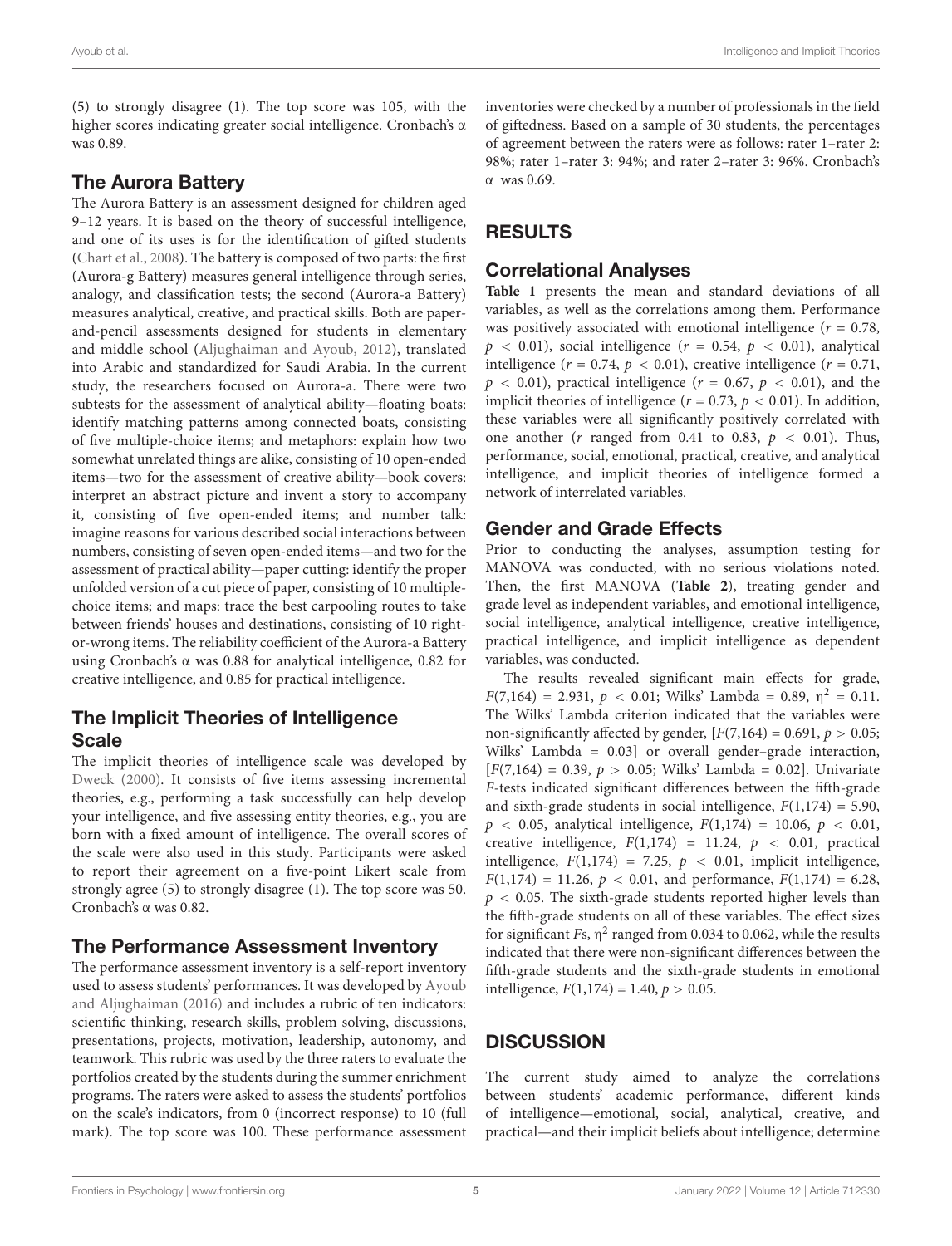| Variable                    |           | $\mathbf{2}$             | 3                        | 4         | 5         | 6                        |   | М     | <b>SD</b> |
|-----------------------------|-----------|--------------------------|--------------------------|-----------|-----------|--------------------------|---|-------|-----------|
| (1) Performance             | -         |                          |                          |           |           |                          |   | 75.33 | 11.95     |
| (2) Emotional intelligence  | $0.78***$ | $\overline{\phantom{a}}$ |                          |           |           |                          |   | 51.77 | 16.74     |
| (3) Social intelligence     | $0.54***$ | $0.41**$                 | $\overline{\phantom{a}}$ |           |           |                          |   | 69.06 | 12.60     |
| (4) Analytical intelligence | $0.74***$ | $0.57**$                 | $0.58**$                 | -         |           |                          |   | 30.75 | 6.05      |
| (5) Creative intelligence   | $0.71**$  | $0.72***$                | $0.55***$                | $0.62***$ | -         |                          |   | 36.28 | 6.75      |
| (6) Practical intelligence  | $0.67**$  | $0.76***$                | $0.46**$                 | $0.67**$  | $0.78***$ | $\overline{\phantom{a}}$ |   | 20.33 | 7.13      |
| (7) Implicit intelligence   | $0.73**$  | $0.69**$                 | $0.45**$                 | $0.72**$  | $0.70**$  | $0.83**$                 | - | 27.33 | 8.55      |

<span id="page-5-0"></span>TABLE 1 | Correlations, means, and standard deviations for all variables.

 $*_{\mathcal{D}} < 0.05$ ,  $*_{\mathcal{D}} < 0.01$ .

students' profiles; and investigate gender and grade-level differences in performance.

First, the results revealed statistically significant correlations  $(p < 0.01)$  between performance as a dependent variable and emotional intelligence, social intelligence, analytical intelligence, creative intelligence, practical intelligence, and implicit beliefs about intelligence as independent variables. These results are in agreement with the findings of other studies [\(Blackwell](#page-7-1) [et al.,](#page-7-1) [2007;](#page-7-1) [Boyatzis and Saatcioglu,](#page-7-21) [2007;](#page-7-21) [Burnette et al.,](#page-7-4) [2013;](#page-7-4) [Mohammadyari and Sherzvani,](#page-9-36) [2013;](#page-9-36) [Kaur and Jiwan,](#page-9-37) [2014;](#page-9-37) [Sternberg et al.,](#page-10-16) [2014;](#page-10-16) [Mandelman et al.,](#page-9-33) [2015\)](#page-9-33). Moreover, the results showed a statistically significant correlative relationship  $(p < 0.01)$  among emotional, social, analytical, creative, practical, and implicit intelligence.

In general, the data shows a highly significant correlation among all variables in this article. As expected, these results support the findings revealed in the previous literature, which indicate that there is a positive, direct association between students' implicit theory, their academic performance, and different types of intelligence [\(Rammstedt and Rammsayer,](#page-9-38) [2000;](#page-9-38) [Blackwell et al.,](#page-7-1) [2007;](#page-7-1) [Chen and Wong,](#page-7-2) [2015;](#page-7-2) [Alesi et al.,](#page-7-22) [2016;](#page-7-22) [Abushalbaq et al.,](#page-7-23) [2021\)](#page-7-23). Therefore, it is not just general intelligence and performance that is positively associated with incremental views of intelligence, but also other types mentioned this study. These results should be viewed within the context of this study, which focuses primarily on gifted students. This might mean that in general, students with strong abilities and who perform well in school tend to have incremental views of intelligence. Also, it is not just with general intelligence but also with their emotional, social, practical, analytical, and creative intelligence that might justify the increased association among these factors.

Understanding these associations is crucial for educators who are working in the gifted education field and for parents. Identification tools and assessments should consider collecting more information about the status of students' beliefs about intelligence and academic performance. This information might play an important role in improving the quality of services and interventions that are provided to students. Some students participating in gifted programs are not able keep pace with the challenges provided and often leave the program after a short period of time [\(Moore et al.,](#page-9-39) [2005\)](#page-9-39). One possible reason for this is their negative view of their own intelligence and believing that their abilities are fixed.

The results of this study also support using alternative assessments such as practical, creative, and analytical tools, which may help identify students with special needs. Many gifted students may not be identified as such due to their poor performance in school and in general intelligence tests, especially those students with disabilities and disadvantaged background [\(Aljughaiman,](#page-7-24) [2021\)](#page-7-24).

The current study investigated the impact of gender and grade level on emotional, social, analytical, creative, practical, and implicit intelligence. Regarding gender differences, the findings indicated that there were no significant differences between the male and female students in emotional, social, successful, or implicit intelligence. This was not in agreement with the findings of some previous studies [\(Schutte et al.,](#page-9-19) [1998;](#page-9-19) [Petrides and](#page-9-20) [Furnham,](#page-9-20) [2000;](#page-9-20) [Gerber,](#page-8-29) [2004;](#page-8-29) [Bar-On,](#page-7-11) [2006;](#page-7-11) [Tapia and Marsh,](#page-10-13) [2006;](#page-10-13) [Sünbül,](#page-10-14) [2007;](#page-10-14) [Meshkat and Nejati,](#page-9-21) [2017;](#page-9-21) [Abdulla Alabbasi](#page-7-12) [et al.,](#page-7-12) [2020\)](#page-7-12), which could be due to differences in participants, as the current study recruited gifted students only. However, the results of the current study did agree with the results of some other studies, which indicated that there were no genderaffected differences in emotional intelligence [\(Saygili,](#page-9-24) [2015\)](#page-9-24), social intelligence [\(Meece et al.,](#page-9-40) [2009\)](#page-9-40), successful intelligence [\(Hein et al.,](#page-8-36) [2015;](#page-8-36) [Mourgues et al.,](#page-9-27) [2015\)](#page-9-27), or implicit intelligence [\(Makel et al.,](#page-9-28) [2015\)](#page-9-28). However, it is worth mentioning that the results regarding emotional intelligence are not in agreement with other studies in the field, which indicated that women have higher emotional intelligence than men [\(Cabello et al.,](#page-7-25) [2016\)](#page-7-25). The small number of participants in this study may be one possible explanation for this finding. Also, in this study, we did not find the association of intelligence and ability with girls more than boys as was found in several other studies (e.g., [Pepi et al.,](#page-9-41) [2006\)](#page-9-41). In summary, different types of intelligence and their implicit theories do not vary based on gender.

[David](#page-8-41) [\(2017\)](#page-8-41) mentioned that from 1999 to 2007, the Saudi Ministry of Education offered special programs for 66,000 students [\(Al Qarni,](#page-7-26) [2010\)](#page-7-26). [Al Qarni](#page-7-26) [\(2010\)](#page-7-26) determined that the enormous amount of investment in gifted education in Saudi Arabia did not justify the comparatively poor results. Additionally, the Saudi National Research Center for Giftedness and Creativity provided critiques of the current state of gifted education in Saudi Arabia. [Muammar](#page-9-42) [\(2015\)](#page-9-42) concluded that intellectually gifted students lacked essential skills to prevail in the global competitive economy. [Alamer](#page-7-27)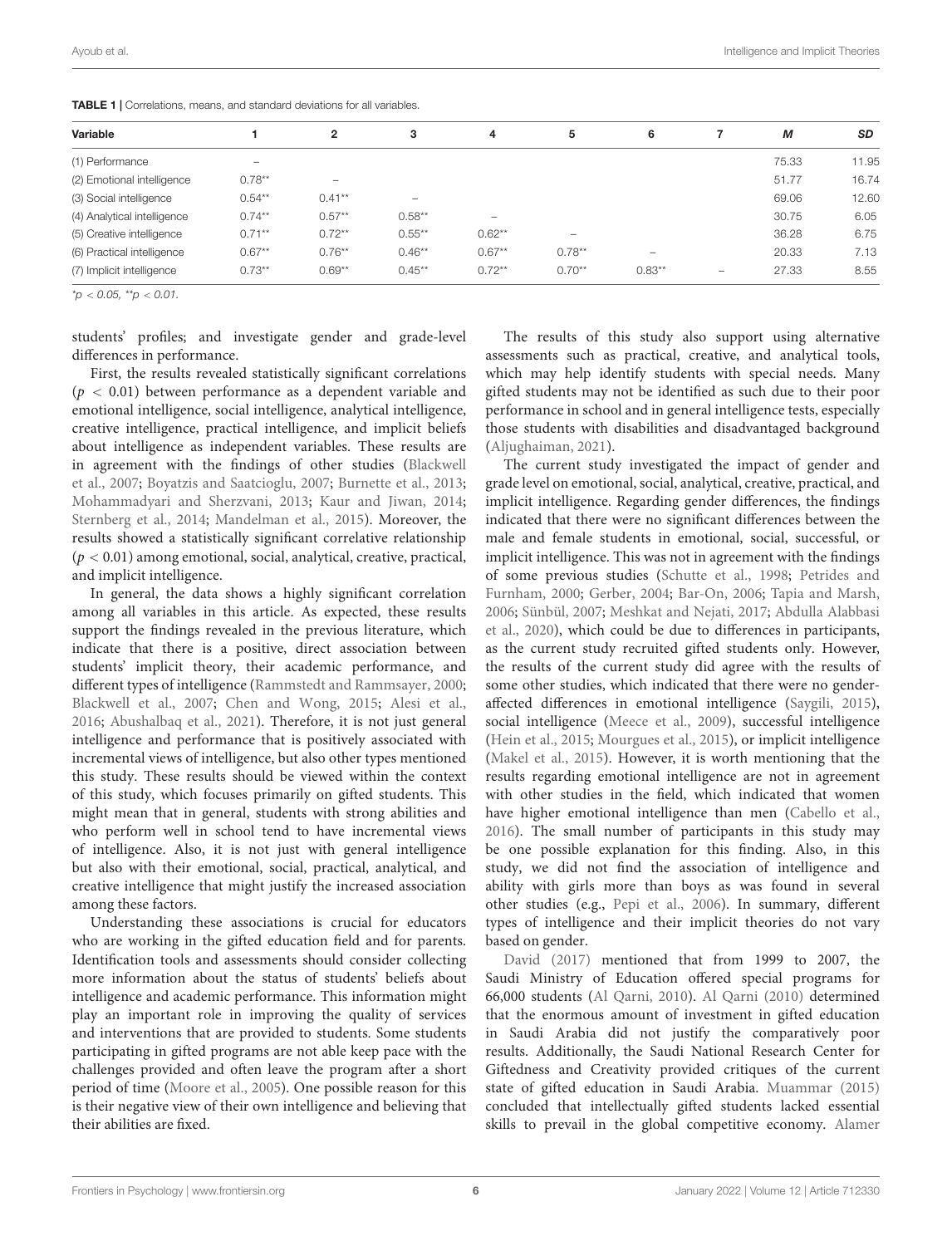Ayoub et al. Intelligence and Implicit Theories

[\(2014\)](#page-7-27) focused on the three most important difficulties that the Saudi Arabian education system must overcome to properly nurture its gifted students: (a) the nature of the Saudi educational system, (b) the structure of the curricula, and (c) the lack of appropriate teachers. There is also a shortage of suitable learning materials. [Alamer](#page-7-27) [\(2014\)](#page-7-27) concluded that education in Saudi Arabia is still behind global standards, and the balance between Islamic and Arabic studies and scientific subjects is still uneven. In addition, the preparation and training programs of Saudi teachers to deal with students – especially gifted students – still need improvement.

# **CONCLUSION**

With regard to grade level, the findings demonstrated that there were significant differences between the fifth- and sixth-grade students in social, analytical, creative, practical, and implicit. The sixth-grade students reported higher levels than the fifth-grade students on all of these variables. The results of the current study agreed with the results of other studies, which indicated that there were significant associations between age and social intelligence [\(Peixoto,](#page-9-29) [2013\)](#page-9-29). Additionally, the findings are in agreement with other studies that have demonstrated that analytical, creative, and practical intelligence scores were positively related to students' grades [\(Tan et al.,](#page-10-15) [2012;](#page-10-15) [Aljughaiman and Ayoub,](#page-7-15) [2013;](#page-7-15) [Hein et al.,](#page-8-36) [2015;](#page-8-36) [Mourgues et al.,](#page-9-27) [2015\)](#page-9-27). Some studies have found positive significant associations between age and implicit intelligence [\(Dweck et al.,](#page-8-42) [1995;](#page-8-42) [Burnette et al.,](#page-7-4) [2013\)](#page-7-4). In general, we did not expect significant differences in these variables due to the small age range. However, one possible explanation for this result is that students in the sixth grade in our study were exposed to gifted programs and services more than students in the fifth grade, because the starting point for gifted education services in Saudi Arabia is the fourth grade. The results of the current study indicated that there were no significant differences between the fifth-grade and sixth-grade students in emotional intelligence. This finding is compatible with the results of [Peixoto](#page-9-29) [\(2013\)](#page-9-29), who found no significant association between grade level and emotional intelligence. In summary, different types of Intelligences and their implicit theories vary based on grade level.

### Limitations and Future Directions

There are some limitations to this study, such as the small sample size, which is due to the nature of the data collection from the participants in this study. The participants were recruited from an annual teaching event. Thus, the time period was limited and did not allow for the recruitment of a larger sample. Additionally, academic performance was measured using a novel scale developed by the authors of this study. Future research should use a more realistic measure of academic performance, such as grade point average or marks in certain subjects, as in previous studies [\(Frazier](#page-8-43) [et al.,](#page-8-43) [2019;](#page-8-43) [Kivlighan et al.,](#page-9-43) [2020;](#page-9-43) [Travis et al.,](#page-10-20) [2020;](#page-10-20) [Altwijri](#page-7-28) [et al.,](#page-7-28) [2021;](#page-7-28) [Hegelund et al.,](#page-8-44) [2021\)](#page-8-44). Given that the current

<span id="page-6-0"></span>

| <b>Source</b>     | Dependent variable      | df  | ΜS      | F ratio | p     | $_\eta$ 2 |
|-------------------|-------------------------|-----|---------|---------|-------|-----------|
| Gender            | Emotional intelligence  | 1   | 222.461 | 0.791   | 0.375 | 0.005     |
|                   | Social intelligence     | 1   | 102.391 | 0.658   | 0.418 | 0.004     |
|                   | Analytical intelligence | 1   | 10.019  | 0.289   | 0.591 | 0.002     |
|                   | Creative intelligence   | 1   | 20.948  | 0.484   | 0.487 | 0.003     |
|                   | Practical intelligence  | 1   | 96.119  | 1.969   | 0.162 | 0.011     |
|                   | Implicit intelligence   | 1   | 105.006 | 1.533   | 0.217 | 0.009     |
|                   | Performance             | 1   | 85.148  | 0.61    | 0.436 | 0.004     |
| Grade             | Emotional intelligence  | 1   | 393.935 | 1.4     | 0.238 | 0.008     |
|                   | Social intelligence     | 1   | 919.011 | 5.909   | 0.016 | 0.034     |
|                   | Analytical intelligence | 1   | 348.337 | 10.061  | 0.002 | 0.056     |
|                   | Creative intelligence   | 1   | 486.2   | 11.242  | 0.001 | 0.062     |
|                   | Practical intelligence  | 1   | 353.784 | 7.248   | 0.008 | 0.041     |
|                   | Implicit intelligence   | 1   | 770.831 | 11.257  | 0.001 | 0.062     |
|                   | Performance             | 1   | 877.49  | 6.284   | 0.013 | 0.036     |
| Gender<br>* Grade | Emotional intelligence  | 1   | 0.065   | 0       | 0.988 | 0         |
|                   | Social intelligence     | 1   | 12.029  | 0.077   | 0.781 | 0         |
|                   | Analytical intelligence | 1   | 48.56   | 1.403   | 0.238 | 0.008     |
|                   | Creative intelligence   | 1   | 9.872   | 0.228   | 0.633 | 0.001     |
|                   | Practical intelligence  | 1   | 10.183  | 0.209   | 0.648 | 0.001     |
|                   | Implicit intelligence   | 1   | 49.084  | 0.717   | 0.398 | 0.004     |
|                   | Performance             | 1   | 1.038   | 0.007   | 0.931 | 0         |
| Error             | Emotional intelligence  | 170 | 281.289 |         |       |           |
|                   | Social intelligence     | 170 | 155.54  |         |       |           |
|                   | Analytical intelligence | 170 | 34.622  |         |       |           |
|                   | Creative intelligence   | 170 | 43.249  |         |       |           |
|                   | Practical intelligence  | 170 | 48.812  |         |       |           |
|                   | Implicit intelligence   | 170 | 68.477  |         |       |           |
|                   | Performance             | 170 | 139.64  |         |       |           |
| Total             | Emotional intelligence  | 173 |         |         |       |           |
|                   | Social intelligence     | 173 |         |         |       |           |
|                   | Analytical intelligence | 173 |         |         |       |           |
|                   | Creative intelligence   | 173 |         |         |       |           |
|                   | Practical intelligence  | 173 |         |         |       |           |
|                   | Implicit intelligence   | 173 |         |         |       |           |
|                   | Performance             | 173 |         |         |       |           |

 $N = (173)$ . MANOVA, multivariate analysis of variance.

study recruited primary school students, future research should also investigate intelligence in gifted high school students. Furthermore, future research should investigate grade-level differences, as there are a limited number of studies on this topic. Moreover, it is important to investigate how different types of intelligence develop in students over the years, and how it relates to their academic performance. In addition, future research should explain exactly how each type of intelligence contributes to academic performance for primary school, high school, and university students. For example, emotional and social intelligence may help students work in teams to effectively carry out projects.

Additionally, one of the main limitations of the current study was that the emotional intelligence (EI) scale, the social intelligence (SI) scale, and the performance assessment (PA)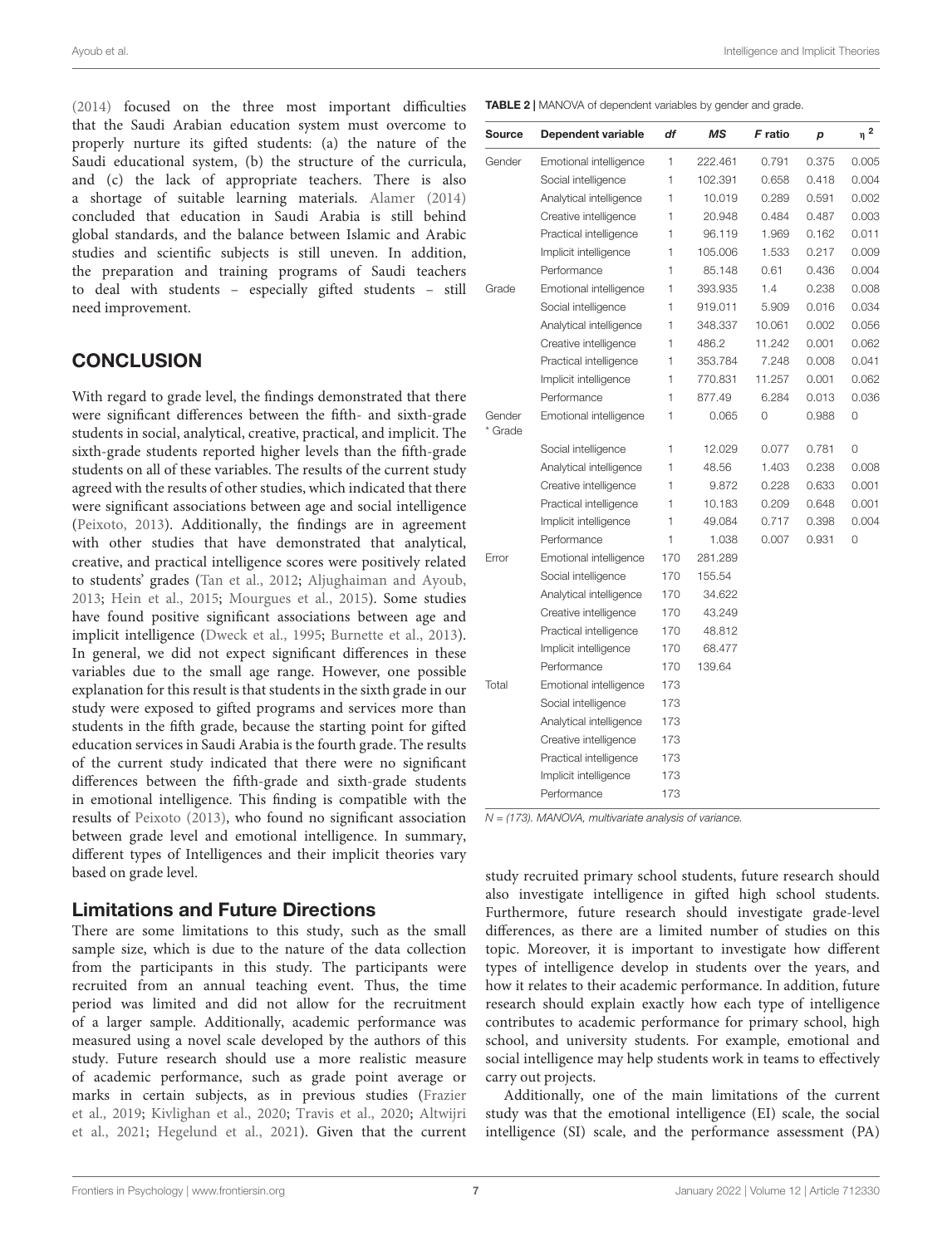inventory were all self-reported, and there is a problem in their reliability. This is in line with [Fischer et al.](#page-8-31) [\(2018\)](#page-8-31), who summarized their finding as Men, however, more strongly perceived non-target emotions to be present than women. Also, the lower scores of men in selfreported EI were not related to their actual perception of target emotions but rather to the perception of non-target emotions.

# DATA AVAILABILITY STATEMENT

The raw data supporting the conclusions of this article will be made available by the authors, without undue reservation, to any qualified researcher.

### **REFERENCES**

- <span id="page-7-12"></span>Abdulla Alabbasi, A. M. A., Ayoub, A. E. A., and Ziegler, A. (2020). Are gifted students more emotionally intelligent than their non-gifted peers? A metaanalysis. High Abil. Stud. 32, 189-217. [doi: 10.1080/13598139.2020.1770704](https://doi.org/10.1080/13598139.2020.1770704)
- <span id="page-7-23"></span>Abushalbaq, O. M., Khdour, H. Y., Abo Hamza, E. G., Moustafa, A. A., and Herzallah, M. M. (2021). Investigating Principal Working Memory Features in Generalized, Panic, and Social Anxiety Spectrum Disorders. Front. Psychiatry 12:701412. [doi: 10.3389/fpsyt.2021.701412](https://doi.org/10.3389/fpsyt.2021.701412)
- <span id="page-7-26"></span>Al Qarni, M. A. (2010). Evaluation of Provisions for Gifted Students in Saudi Arabia. Wollongong: University of Wollongong.
- <span id="page-7-27"></span>Alamer, S. M. (2014). Challenges facing gifted students in Saudi Arabia. Res. Hum. Soc. Sci. 4, 107–112.
- <span id="page-7-22"></span>Alesi, M., Rappo, G., and Pepi, A. (2016). Investigating the improvement of decoding abilities and working memory in children with incremental or entity personal conceptions of intelligence: two case reports. Front. Psychol. 6:1939. [doi: 10.3389/fpsyg.2015.01939](https://doi.org/10.3389/fpsyg.2015.01939)
- <span id="page-7-13"></span>Al-Hamdan, N. S., Ahmed Al-Jasim, F., and Abdulla, A. M. (2017). Assessing the emotional intelligence of gifted and talented adolescent students in the Kingdom of Bahrain. Roeper Rev. 39, 132–142. [doi: 10.1080/02783193.2017.](https://doi.org/10.1080/02783193.2017.1289462) [1289462](https://doi.org/10.1080/02783193.2017.1289462)
- <span id="page-7-24"></span>Aljughaiman, A. (2021). Twice Exceptional Students: Identification and Education. Alobaican. Riyadh: Al Obeikan.
- <span id="page-7-20"></span>Aljughaiman, A. M., and Ayoub, A. E. A. (2012). The effect of an enrichment program on developing analytical, creative, and practical abilities of elementary gifted students. J. Educ. Gift. 35, 153–174. [doi: 10.1177/0162353212440616](https://doi.org/10.1177/0162353212440616)
- <span id="page-7-15"></span>Aljughaiman, A. M., and Ayoub, A. E. A. (2013). Evaluating the effects of the oasis enrichment model on gifted education: a meta-analysis study. Talent Dev. Excell. 5, 99–113.
- <span id="page-7-28"></span>Altwijri, S., Alotaibi, A., Alsaeed, M., Alsalim, A., Alatiq, A., Al-Sarheed, S., et al. (2021). Emotional intelligence and its association with academic Success and performance in medical students. Saudi J. Med. Med. Sci. 9, 31–37. [doi: 10.4103/](https://doi.org/10.4103/sjmms.sjmms_375_19) sjmms.sjmms 375 19
- <span id="page-7-16"></span>Ayoub, A. (2018). The effect of enrichment programs on improving mental flexibility and inventive work behavior for gifted students: a value-added study. Int. J. Interdiscip. Soc. Sci. Stud. 4, 11–24.
- <span id="page-7-8"></span>Ayoub, A. E. A., and Aljughaiman, A. M. (2016). A predictive structural model for gifted students' performance: a study based on intelligence and its implicit theories. Learn. Individ. Differ. 51, 11–18. [doi: 10.1016/j.lindif.2016.08.018](https://doi.org/10.1016/j.lindif.2016.08.018)
- <span id="page-7-11"></span>Bar-On, R. (2006). The Bar-On model of emotional-social intelligence (ESI). Psicothema 18, 13–25.
- <span id="page-7-17"></span>Basak, C., and Bengi, B. (2013). Multiple intelligence theory for gifted education: criticisms and implications. J. Educ. Young Sci. Gift. 1, 1–12. [doi: 10.17478/jeysg.](https://doi.org/10.17478/jeysg.201329002) [201329002](https://doi.org/10.17478/jeysg.201329002)
- <span id="page-7-1"></span>Blackwell, L. S., Trzesniewski, K. H., and Dweck, C. S. (2007). Implicit theories of intelligence predict achievement across an adolescent transition: a longitudinal

#### ETHICS STATEMENT

The studies involving human participants were reviewed and approved by Arabian Gulf University. The patients/participants provided their written informed consent to participate in this study.

#### AUTHOR CONTRIBUTIONS

AEA ran statistical analyses and wrote the Method and Results' sections. AbA wrote the Literature Review and Discussion sections. AMA addressed the reviewers comments and revised the Introduction and the Literature Review. Finally, EH contributed to writing the Introduction and the Discussion. All authors contributed to the article and approved the submitted version.

study and an intervention. Child Dev. 78, 246–263. [doi: 10.1111/j.1467-8624.](https://doi.org/10.1111/j.1467-8624.2007.00995.x) [2007.00995.x](https://doi.org/10.1111/j.1467-8624.2007.00995.x)

- <span id="page-7-21"></span>Boyatzis, R. E., and Saatcioglu, A. (2007). A 20-year view of trying to develop emotional, social and cognitive intelligence competencies in graduate management education. J. Manag. Dev. 27, 92–108.
- <span id="page-7-14"></span>Boyatzis, R. E., Good, D., and Massa, R. (2012). Emotional, social, and cognitive intelligence and personality as predictors of sales leadership performance. J. Leadersh. Organ. Stud. 19, 191–201. [doi: 10.1177/1548051811435793](https://doi.org/10.1177/1548051811435793)
- <span id="page-7-4"></span>Burnette, J. L., O'Boyle, E. H., Van Epps, E. M., Pollack, J. M., and Finkel, E. J. (2013). Mind-sets matter: a meta-analytic review of implicit theories and self-regulation. Psychol. Bull. 139, 655–701. [doi: 10.1037/a002](https://doi.org/10.1037/a0029531) [9531](https://doi.org/10.1037/a0029531)
- <span id="page-7-6"></span>Buşu, A. (2020). Emotional intelligence as a type of cognitive ability. Revista de științe Politice. Rev. Sci. Polit. 66, 204-215.
- <span id="page-7-7"></span>Cabello, R., and Fernández-Berrocal, P. (2015). Implicit theories and ability emotional intelligence. Front. Psychol. 6:700. [doi: 10.3389/fpsyg.2015.00700](https://doi.org/10.3389/fpsyg.2015.00700)
- <span id="page-7-25"></span>Cabello, R., Sorrel, M., Fernández-Pinto, I., Extremera, N., and Fernández-Berrocal, P. (2016). Age and gender differences in ability emotional intelligence in adults: a cross-sectional study. Dev. Psychol. 52, 1486–1492. [doi: 10.1037/](https://doi.org/10.1037/dev0000191) [dev0000191](https://doi.org/10.1037/dev0000191)
- <span id="page-7-0"></span>Cantero, M. J., Banuls, R., and Viguer, P. (2020). Effectiveness of an emotional intelligence intervention and its impact on academic performance in Spanish pre-adolescent elementary students: results from the EDI program. Int. J. Environ. Res. Public Health 17:7621. [doi: 10.3390/ijerph17207621](https://doi.org/10.3390/ijerph17207621)
- <span id="page-7-10"></span>Carroll, J. B. (2003). "The higher-stratum structure of cognitive abilities: Current evidence supports g and about ten broad factors," in The scientific study of general intelligence: Tribute to Arthur R. Jensen, ed. H. Nyborg (Oxford: Pergamon Press), 5–22. [doi: 10.1016/b978-008043793-4/50036-2](https://doi.org/10.1016/b978-008043793-4/50036-2)
- <span id="page-7-18"></span>Casino-Garcia, A. M., Garcia-Perez, J., and Llinares-Insa, L. I. (2019). Subjective emotional well-being, emotional intelligence, and mood of gifted vs. unidentified students: a relationship model. Int. J. Environ. Res. Public Health 16:3266 [doi: 10.3390/ijerph16183266](https://doi.org/10.3390/ijerph16183266)
- <span id="page-7-9"></span>Cattell, R. B. (1963). Theory of fluid and crystallized intelligence: a critical experiment. J. Educ. Psychol. 54, 1–22. [doi: 10.1037/h0046743](https://doi.org/10.1037/h0046743)
- <span id="page-7-19"></span>Chart, H., Grigorenko, E. L., and Sternberg, R. J. (2008). "Identification: The Aurora Battery," in Critical Issues and Practices in Gifted Education, ed. C. M. C. J. A. Plucker (Woodway: Prufrock), 281–301.
- <span id="page-7-5"></span>Chen, J. A., and Tutwiler, M. S. (2017). Implicit theories of ability and self-efficacy: testing alternative social cognitive models to science motivation. Zeitschrift für Psychologie 225, 127–136. [doi: 10.1027/2151-2604/a000289](https://doi.org/10.1027/2151-2604/a000289)
- <span id="page-7-2"></span>Chen, W. W., and Wong, Y. L. (2015). Chinese mindset: theories of intelligence, goal orientation and academic achievement in Hong Kong students. Educ. Psychol. 35, 714–725. [doi: 10.1080/01443410.2014.893559](https://doi.org/10.1080/01443410.2014.893559)
- <span id="page-7-3"></span>Claro, S., Paunesku, D., and Dweck, C. S. (2016). Growth mindset tempers the effects of poverty on academic achievement. Proc. Natl. Acad. Sci. U. S. A. 113, 8664–8668. [doi: 10.1073/pnas.1608207113](https://doi.org/10.1073/pnas.1608207113)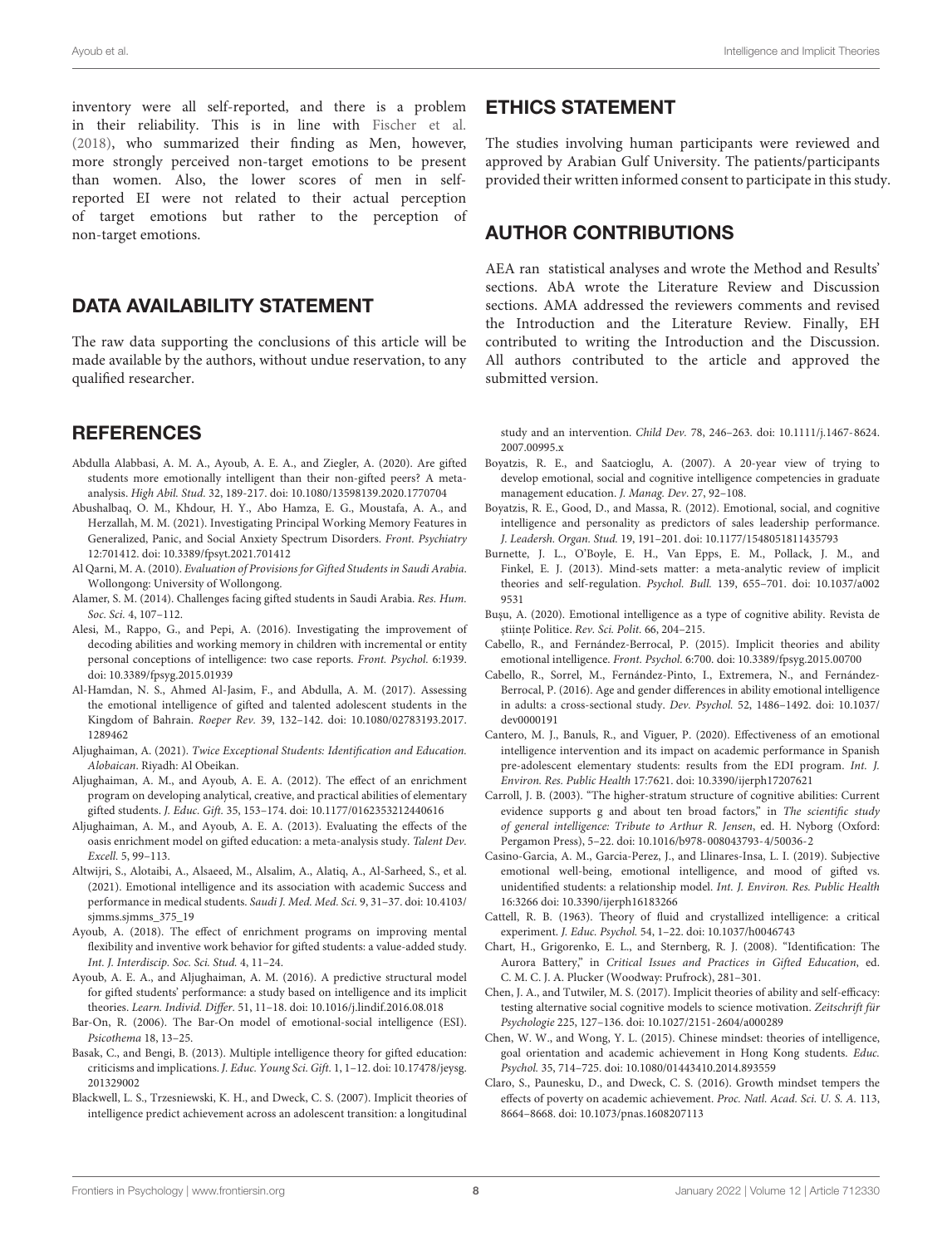- <span id="page-8-16"></span>Costa, A., and Faria, L. (2018). Implicit theories of intelligence and academic achievement: a meta-analytic review. Front. Psychol. 9:829. [doi: 10.3389/fpsyg.](https://doi.org/10.3389/fpsyg.2018.00829) [2018.00829](https://doi.org/10.3389/fpsyg.2018.00829)
- <span id="page-8-8"></span>Credé, M., Tynan, M. C., and Harms, P. D. (2017). Much ado about grit: a metaanalytic synthesis of the grit literature. J. Pers. Soc. Psychol. 113, 492–511. [doi: 10.1037/pspp0000102](https://doi.org/10.1037/pspp0000102)
- <span id="page-8-27"></span>Da Fonseca, D., Cury, F., Bailly, D., and Rufo, M. (2004). Rôle des théories implicites de l'intelligence chez les élèves en situation d'apprentissage [Role of the implicit theories of intelligence in learning situations]. L'Encéphale 30, 456–463. [doi: 10.1016/s0013-7006\(04\)95460-7](https://doi.org/10.1016/s0013-7006(04)95460-7)
- <span id="page-8-41"></span>David, H. (2017). "Gifted education in the Middle East," in APA Handbook of Giftedness and Talent, eds S. Pfeiffer, E. Shaunessy-Dedrick, and M. Foley Nicpon (Washington: APA Books), 113–129. [doi: 10.1037/0000038-008](https://doi.org/10.1037/0000038-008)
- <span id="page-8-39"></span>de França-Freitas, M. L. P., Del Prette, A., and Del Prette, Z. A. P. (2014). Social skills of gifted and talented children. Estud. Psicol. 19, 288–295. [doi: 10.1590/](https://doi.org/10.1590/S1413-294X2014000400006) [S1413-294X2014000400006](https://doi.org/10.1590/S1413-294X2014000400006)
- <span id="page-8-37"></span>De Haro Garcia, J. M., and Costa, J. C. (2014). Does trait emotional intelligence predict unique variance in early career success beyond IQ and personality?. J. Career Assess. 22, 715–725.
- <span id="page-8-6"></span>Deary, I. J., Strand, S., Smith, P., and Fernandes, C. (2007). Intelligence and educational achievement. Intelligence 35, 13–21. [doi: 10.1016/j.intell.2006.02.](https://doi.org/10.1016/j.intell.2006.02.001) [001](https://doi.org/10.1016/j.intell.2006.02.001)
- <span id="page-8-0"></span>Deary, I. J. (2000). Looking Down On Human Intelligence: From Psychometrics to the Human Brain. Oxford: Oxford University Press.
- <span id="page-8-12"></span>Diseth, Å, Meland, E., and Breidablik, H. J. (2014). Self-beliefs among students: grade level and gender differences in self-esteem, self-efficacy and implicit theories of intelligence. Learn. Individ.Differ. 35, 1–8. [doi: 10.1016/j.lindif.2014.](https://doi.org/10.1016/j.lindif.2014.06.003) [06.003](https://doi.org/10.1016/j.lindif.2014.06.003)
- <span id="page-8-19"></span>Durlak, J. A., Weissberg, R. P., Dymnicki, A. B., Taylor, R. D., and Schellinger, K. B. (2011). The impact of enhancing students' social and emotional learning: a meta-analysis of school-based universal interventions. Child Dev. 82, 405–432. [doi: 10.1111/j.1467-8624.2010.01564.x](https://doi.org/10.1111/j.1467-8624.2010.01564.x)
- <span id="page-8-10"></span>Dutton, E., te Nijenhuis, J., and Roivainen, E. (2014). Solving the puzzle of why Finns have the highest IQ, but one of the lowest number of Nobel prizes in Europe. Intelligence 46, 192–202. [doi: 10.1016/j.intell.2014.06.006](https://doi.org/10.1016/j.intell.2014.06.006)
- <span id="page-8-40"></span>Dweck, C. S. (2000). Self-theories: Their Role in Motivation, Personality and Development. Oxfordshire: Taylor & Francis.
- <span id="page-8-15"></span>Dweck, C. S. (2012). "Implicit theories," in The Handbook of Theories of Social Psychology, eds P. Van Lange, A. Kruglanski, and T. Higgins (California: SAGE Publications Ltd), 43–62.
- <span id="page-8-42"></span>Dweck, C. S., Chiu, C., and Hong, Y. (1995). Implicit theories and their role in judgments and reactions: a word from two perspectives. Psychol. Inj. 6, 267–285.
- <span id="page-8-26"></span>Dweck, C. S., and Leggett, E. L. (1988). A social-cognitive approach to motivation and personality. Psychol. Rev. 95, 256–273. [doi: 10.1037/0033-295x.95.2.256](https://doi.org/10.1037/0033-295x.95.2.256)
- <span id="page-8-9"></span>Erden, G., Yigit, I., Celik, C., and Guzey, M. (2020). The diagnostic utility of the Wechsler Intelligence Scale for Children-Fourth Edition (WISC-IV) in identification of gifted children. J. Gen. Psychol. 1–20. [Online ahead of print] [doi: 10.1080/00221309.2020.1862038](https://doi.org/10.1080/00221309.2020.1862038)
- <span id="page-8-13"></span>Erdley, C. A., and Dweck, C. S. (1993). Children's implicit personality theories as predictors of their social judgments. Child Dev. 64, 863–878.
- <span id="page-8-34"></span>Fellmann, F., and Redolfi, E. (2017). Aspects of sex differences: social intelligence vs. creative intelligence. Adv. Anthropol. 7, 298–317. [doi: 10.4236/aa.2017.7](https://doi.org/10.4236/aa.2017.74017) [4017](https://doi.org/10.4236/aa.2017.74017)
- <span id="page-8-38"></span>Fernandez, E., Garcia, T., Arias-Gundin, O., Vazquez, A., and Rodriguez, C. (2017). Identifying gifted children: congruence among different IQ measures. Front. Psychol. 8:1239. [doi: 10.3389/fpsyg.2017.01239](https://doi.org/10.3389/fpsyg.2017.01239)
- <span id="page-8-32"></span>Fernández-Berrocal, P., Cabello, R., Castillo, R., and Extremera, N. (2012). Gender differences in emotional intelligence: the mediating effect of age. Behav. Psychol. 20, 77–89.
- <span id="page-8-23"></span>Ferrando, M., Ferrándiz, C., Llor, L., and Sainz, M. (2016). Successful intelligence and giftedness: an empirical study. An. Psicol. 32, 672–682.
- <span id="page-8-35"></span>Fida, A., Ghaffar, A., Zaman, A., and Satti, A. N. (2018). Gender comparison of emotional intelligence of university students. J. Educ. Educ. Dev. 5, 172–188. [doi: 10.22555/joeed.v5i1.2046](https://doi.org/10.22555/joeed.v5i1.2046)
- <span id="page-8-31"></span>Fischer, A. H., Kret, M. E., and Broekens, J. (2018). Gender differences in emotion perception and self-reported emotional intelligence: a test of the emotion sensitivity hypothesis. PLoS One 13:e0190712. [doi: 10.1371/journal.](https://doi.org/10.1371/journal.pone.0190712) [pone.0190712](https://doi.org/10.1371/journal.pone.0190712)
- <span id="page-8-22"></span>Flanagan, D. P., and Harrison, P. L. (eds) (2012). Contemporary Intellectual Assessment: Theories, Tests, and Issues. New York: Guilford Press.
- <span id="page-8-43"></span>Frazier, P., Gabriel, A., Merians, A., and Lust, K. (2019). Understanding stress as an impediment to academic performance. J. Am. Coll. Health 67, 562–570. [doi: 10.1080/07448481.2018.1499649](https://doi.org/10.1080/07448481.2018.1499649)
- <span id="page-8-2"></span>Garlick, D. (2002). Understanding the nature of the general factor of intelligence: the role of individual differences in neural plasticity as an explanatory mechanism. Psychol. Rev. 109, 116–136. [doi: 10.1037/0033-295X.109.1.116](https://doi.org/10.1037/0033-295X.109.1.116)
- <span id="page-8-29"></span>Gerber, C. (2004). The relationship between emotional intelligence and success in school for a sample of eighth grade students. Ph.D. thesis. New Jersey: Fairleigh Dickinson University.
- <span id="page-8-17"></span>Goleman, D. (2006). Social Intelligence: The New Science of Human Relationships. London: Arrow Books.
- <span id="page-8-11"></span>Gomes, C. M. A., Golino, H. F., and Menezes, I. G. (2014). Predicting school achievement rather than intelligence: does metacognition matter?. Psychology 5, 1095–1110. [doi: 10.1186/s12913-016-1423-5](https://doi.org/10.1186/s12913-016-1423-5)
- <span id="page-8-20"></span>Gonzalez-Trevino, I. M., Nunez-Rocha, G. M., Valencia-Hernandez, J. M., and Arrona-Palacios, A. (2020). Assessment of multiple intelligences in elementary school students in Mexico: an exploratory study. Heliyon 6:e03777. [doi: 10.](https://doi.org/10.1016/j.heliyon.2020.e03777) [1016/j.heliyon.2020.e03777](https://doi.org/10.1016/j.heliyon.2020.e03777)
- <span id="page-8-25"></span>Gottfredson, L. S. (2003). Dissecting practical intelligence theory: its claims and evidence. Intelligence 31, 343–397. [doi: 10.1016/s0160-2896\(02\)00085-5](https://doi.org/10.1016/s0160-2896(02)00085-5)
- <span id="page-8-5"></span>Gottfredson, L. S. (2005). "Implications of cognitive differences for schooling within diverse societies," in Comprehensive Handbook of Multicultural School Psychology, eds C. L. Frisby and C. R. Reynolds (Hoboken: Wiley), 517–554.
- <span id="page-8-3"></span>Gottfredson, L. S. (2018). "g theory: How recurring variation in human intelligence and the complexity of everyday tasks create social structure and the democratic dilemma," in The Nature of Human Intelligence, ed. R. J. Sternberg (Cambridge: Cambridge University Press), 130–151.
- <span id="page-8-18"></span>Grieve, R., and Mahar, D. (2013). Can social intelligence be measured? Psychometric properties of the Tromsø social intelligence scale – English version. Ir. J. Psychol. 34, 1–12. [doi: 10.1080/03033910.2012.737758](https://doi.org/10.1080/03033910.2012.737758)
- <span id="page-8-7"></span>Grigorenko, E. L., and Sternberg, R. J. (2001). Analytical, creative, and practical intelligence as predictors of self-reported adaptive functioning: a case study in Russia. Intelligence 29, 57–73.
- <span id="page-8-33"></span>Groves, K. S. (2005). Gender differences in social and emotional skills and charismatic leadership. J. Leadersh. Organ. Stud. 11, 30–36. [doi: 10.1177/](https://doi.org/10.1177/107179190501100303) [107179190501100303](https://doi.org/10.1177/107179190501100303)
- <span id="page-8-4"></span>Gustafsson, J. E., and Undheim, J. O. (1996). "Individual differences in cognitive functions," in Handbook of Educational Psychology, eds D. C. Berliner and R. C. Calfee (New York: Simon & Schuster Macmillan), 186–242.
- <span id="page-8-1"></span>Haimovitz, K., and Dweck, C. (2016). Parents' views of failure predict children's fixed and growth intelligence mind-sets. Psychol. Sci. 27, 859–869. [doi: 10.1177/](https://doi.org/10.1177/0956797616639727) [0956797616639727](https://doi.org/10.1177/0956797616639727)
- <span id="page-8-44"></span>Hegelund, E. R., Mortensen, E. L., Flensborg-Madsen, T., Dammeyer, J., Christensen, K., and Johnson, W. (2021). The moderating influence of school achievement on intelligence in young adulthood. Behav. Genet. 51, 45–57. [doi:](https://doi.org/10.1007/s10519-020-10027-7) [10.1007/s10519-020-10027-7](https://doi.org/10.1007/s10519-020-10027-7)
- <span id="page-8-36"></span>Hein, S., Tan, M., Aljughaiman, A., and Grigorenko, E. L. (2015). Gender differences and school influences with respect to three indicators of general intelligence: evidence from Saudi Arabia. J. Educ. Psychol. 107, 486–501.
- <span id="page-8-30"></span>Herrera, L., Al-Lal, M., and Mohamed, L. (2019). Academic achievement, selfconcept, personality and emotional intelligence in primary education. Analysis by gender and cultural group. Front. Psychol. 10:3075. [doi: 10.3389/fpsyg.2019.](https://doi.org/10.3389/fpsyg.2019.03075) [03075](https://doi.org/10.3389/fpsyg.2019.03075)
- <span id="page-8-14"></span>Hong, Y., Chiu, C., and Dweck, C. S. (1995). "Implicit theories of intelligence: Reconsidering the role of confidence in achievement motivation," in *Efficacy*, Agency, and Self-Esteem, ed. M. H. Kernis (New York: Plenum Press), 197–216.
- <span id="page-8-21"></span>Horn, J. L., and Cattell, R. B. (1966). Refinement and test of the theory of fluid and crystallized general intelligences. J. Educ. Psychol. 57, 253–270. [doi: 10.1037/](https://doi.org/10.1037/h0023816) [h0023816](https://doi.org/10.1037/h0023816)
- <span id="page-8-24"></span>Hunt, E. (2008). Applying the theory of successful intelligence to education— The good, the bad, and the ogre: commentary on Sternberg et al. (2008). Pers. Psychol. Sci. 3, 509–515. [doi: 10.1111/j.1745-6924.2008.00094.x](https://doi.org/10.1111/j.1745-6924.2008.00094.x)
- <span id="page-8-28"></span>Jiang, R., Calhoun, V. D., Fan, L., Zuo, N., Jung, R., Qi, S., et al. (2020). Gender differences in Connectome-based predictions of individualized intelligence quotient and sub-domain scores. Cereb. Cortex 30, 888–900. [doi: 10.1093/](https://doi.org/10.1093/cercor/bhz134) [cercor/bhz134](https://doi.org/10.1093/cercor/bhz134)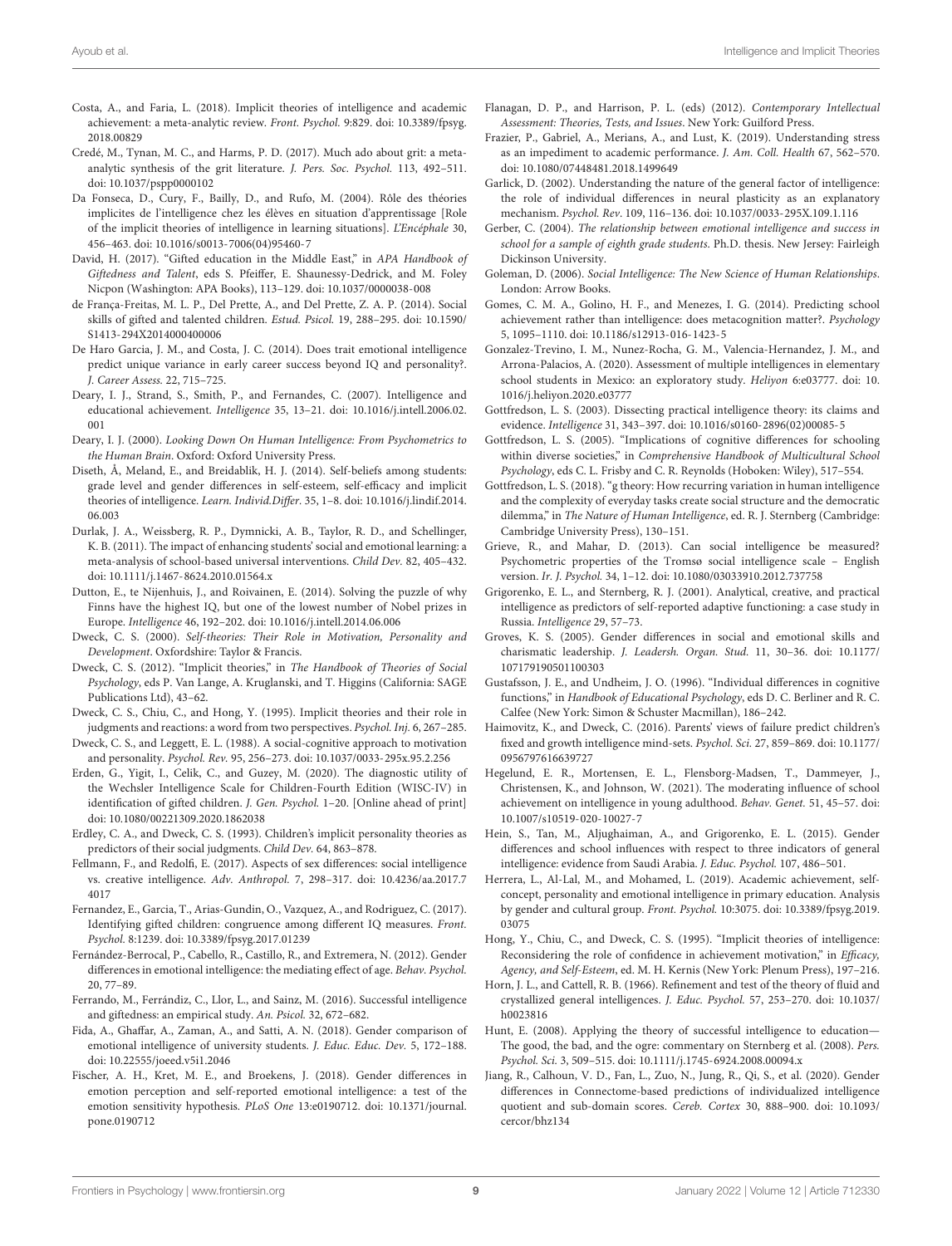- <span id="page-9-31"></span>Jiménez-Morales, M., and López-Zafra, E. (2013). Impact of perceived emotional intelligence, social attitudes and teacher expectations on academic performance. Electron. J. Res. Educ. Psychol. 11, 75–98.
- <span id="page-9-2"></span>Johnson, W., Deary, I. J., Silventoinen, K., Tynelius, P., and Rasmussen, F. (2010). Family background buys an education in Minnesota but not in Sweden. Pers. Psychol. Sci. 21, 1266–1273. [doi: 10.1177/0956797610379233](https://doi.org/10.1177/0956797610379233)
- <span id="page-9-34"></span>Jones, K., and Day, J. D. (1996). Cognitive similarities between academically and socially gifted students. Roeper Rev. 18, 270–273. [doi: 10.1080/](https://doi.org/10.1080/02783199609553757) [02783199609553757](https://doi.org/10.1080/02783199609553757)
- <span id="page-9-37"></span>Kaur, S., and Jiwan, T. (2014). An exploratory study to assess emotional intelligence and performance of students of selected nursing institute, Ludhiana, Punjab. Asian J. Nurs. Educ. Res. 4, 346–351.
- <span id="page-9-43"></span>Kivlighan, D. M. III, Schreier, B. A., Gates, C., Hong, J. E., Corkery, J. M., Anderson, C. L., et al. (2020). The role of mental health counseling in college students' academic success: an interrupted time series analysis. J. Couns. Psychol. 68, 562–570. [doi: 10.1037/cou0000534](https://doi.org/10.1037/cou0000534)
- <span id="page-9-9"></span>Lam, L., and Kirby, S. (2002). Is emotional intelligence an advantage? An exploration of the impact of emotional and general Intelligence on individual performance. J. Soc. Psychol. 142, 133–143. [doi: 10.1080/00224540209603891](https://doi.org/10.1080/00224540209603891)
- <span id="page-9-17"></span>Lynn, R. (2017). Sex differences in intelligence: the developmental theory. Mank. Q. 58, 9–42.
- <span id="page-9-1"></span>Maass, A., D'Ettole, C., and Cadinu, M. (2008). Checkmate? The role of gender stereotypes in the ultimate intellectual sport. Eur. J. Soc. Psychol. 38, 231–245. [doi: 10.1002/ejsp.440](https://doi.org/10.1002/ejsp.440)
- <span id="page-9-11"></span>MacCann, C., Jiang, Y., Brown, L. E. R., Double, K. S., Bucich, M., and Minbashian, A. (2020). Emotional intelligence predicts academic performance: a metaanalysis. Psychol. Bull. 146, 150–186. [doi: 10.1037/bul0000219](https://doi.org/10.1037/bul0000219)
- <span id="page-9-28"></span>Makel, M. C., Snyder, K. E., Thomas, C., Malone, P. S., and Putallaz, M. (2015). Gifted students' implicit beliefs about intelligence and giftedness. Gift. Child Q. 59, 203–212. [doi: 10.1177/0016986215599057](https://doi.org/10.1177/0016986215599057)
- <span id="page-9-26"></span>Malik, M. A., Siddique, F., and Hussain, S. N. (2018). Exploring the development of social intelligence of students during university years. Pak. J. Educ. 35, 43–58.
- <span id="page-9-33"></span>Mandelman, S. D., Barbot, B., and Grigorenko, E. L. (2015). Predicting academic performance and trajectories from a measure of successful intelligence. Learn. Individ. Differ. 51, 387–393. [doi: 10.3389/fpsyg.2014.00443](https://doi.org/10.3389/fpsyg.2014.00443)
- <span id="page-9-32"></span>Mandelman, S. D., Barbot, B., Tan, M., and Grigorenko, E. L. (2013). Addressing the "quiet crisis": gifted identification with Aurora. Educ. Child Psychol. 30, 101–109.
- <span id="page-9-5"></span>Martin, A. J., Bostwick, K., Collie, R. J., and Tarbetsky, A. (2017). "Implicit theories of intelligence," in Encyclopedia of Personality and Individual differences, ed. V. Z. H. T. K. Shackelford (Berlin: Springer).
- <span id="page-9-8"></span>Martínez-Rubio, J. L., Moraleda, E., Rodríguez, B., García-Salmones, L., and Primo, M. (2014). Emotional intelligence vs. general intelligence: aspects to consider in teaching. High. Learn. Res. Commun. 4, 98–111. [doi: 10.18870/hlrc.v4i1.199](https://doi.org/10.18870/hlrc.v4i1.199)
- <span id="page-9-14"></span>Matthews, G., Lin, J., Zeidner, M., and Roberts, R. D. (2018). "Emotional intelligence and giftedness," in APA handbook of giftedness and talent, eds E. S. D. S. I. Pfeiffer and M. Foley-Nicpon (Washington: American Psychological Association), 585–600.
- <span id="page-9-12"></span>Mayer, J. D., Caruso, D. R., and Salovey, P. (1999). Emotional intelligence meets traditional standards for an intelligence. Intelligence 27, 267–298. [doi: 10.1016/](https://doi.org/10.1016/s0160-2896(99)00016-1) [s0160-2896\(99\)00016-1](https://doi.org/10.1016/s0160-2896(99)00016-1)
- <span id="page-9-13"></span>Mayer, J. D., Salovey, P., Caruso, D. R., and Sitarenios, G. (2001). Emotional intelligence as a standard intelligence. Emotion 1, 232–242. [doi: 10.1037/1528-](https://doi.org/10.1037/1528-3542.1.3.232) [3542.1.3.232](https://doi.org/10.1037/1528-3542.1.3.232)
- <span id="page-9-4"></span>McClain, M. C., and Pfeiffer, S. I. (2012). Education for the gifted in the United States today: a look at state definitions, policies, and practices. J. Appl. Sch. Psychol. 28, 59–88.
- <span id="page-9-40"></span>Meece, D., Rivers, L., and Wingate, K. (2009). Establishing Positive Verbal Environments: Strategies for Promoting Social Development Through Positive Guidance. Washington, DC: Education Resources Information Center.
- <span id="page-9-21"></span>Meshkat, M., and Nejati, R. (2017). Does emotional intelligence depend on gender? A study on undergraduate English majors of three Iranian universities. SAGE Open 7, 1–8. [doi: 10.1177/2158244017725796](https://doi.org/10.1177/2158244017725796)
- <span id="page-9-36"></span>Mohammadyari, G., and Sherzvani, R. (2013). The relationship between parental styles and emotional intelligence among students. J. Behav. Sci. Asia 5, 19–24.
- <span id="page-9-39"></span>Moore, J. L. III, Ford, D. Y., and Milner, H. R. (2005). Recruitment is not enough: retaining African American students in gifted education. Gift. Child Q. 49, 51–67. [doi: 10.1177/001698620504900106](https://doi.org/10.1177/001698620504900106)
- <span id="page-9-27"></span>Mourgues, C. V., Tan, M., Hein, S., Al-Harbi, K., Aljughaiman, A., and Grigorenko, E. L. (2015). The relationship between analytical and creative cognitive skills from middle childhood to adolescence: testing the threshold theory in the Kingdom of Saudi Arabia. Learn. Individ. Differ. 52, 137–147. [doi: 10.1016/j.](https://doi.org/10.1016/j.lindif.2015.05.005) [lindif.2015.05.005](https://doi.org/10.1016/j.lindif.2015.05.005)
- <span id="page-9-42"></span>Muammar, O. M. (2015). The differences between intellectually gifted and average students on a set of leadership competencies. Gift. Educ. Int. 31, 142–153. [doi: 10.1177/0261429413498007](https://doi.org/10.1177/0261429413498007)
- <span id="page-9-30"></span>Naghavi, F., and Redzuan, M. (2011). The relationship between gender and emotional intelligence. World Appl. Sci. J. 15, 555–561.
- <span id="page-9-15"></span>O'Connor, P. J., Hill, A., Kaya, M., and Martin, B. (2019). The measurement of emotional intelligence: a critical review of the literature and recommendations for researchers and practitioners. Front. Psychol. 10:1116. [doi: 10.3389/fpsyg.](https://doi.org/10.3389/fpsyg.2019.01116) [2019.01116](https://doi.org/10.3389/fpsyg.2019.01116)
- <span id="page-9-29"></span>Peixoto, M. E. (2013). Emotional intelligence and social competence in secondary education students. Ph.D. thesis. Portugal: Universidade do Minho.
- <span id="page-9-41"></span>Pepi, A., Faria, L., and Alesi, M. (2006). Personal conceptions of intelligence, selfesteem, and school achievement in Italian and Portuguese students. Adolescence 41, 615–631.
- <span id="page-9-10"></span>Perera, H. N., and DiGiacomo, M. (2013). The relationship of trait emotional intelligence with academic performance: a meta-analytic review. Learn. Individ. Differ. 28, 20–33. [doi: 10.1016/j.lindif.2013.08.002](https://doi.org/10.1016/j.lindif.2013.08.002)
- <span id="page-9-20"></span>Petrides, K. V., and Furnham, A. (2000). On the dimensional structure of emotional intelligence. Pers. Individ. Differ. 29, 313–320. [doi: 10.1016/s0191-8869\(99\)](https://doi.org/10.1016/s0191-8869(99)00195-6) [00195-6](https://doi.org/10.1016/s0191-8869(99)00195-6)
- <span id="page-9-23"></span>Pezzuti, L., Tommasi, M., Saggino, A., Dawe, J., and Lauriola, M. (2020). Gender differences and measurement bias in the assessment of adult intelligence: evidence from the Italian WAIS-IV and WAIS-R standardizations. Intelligence 79:101436.
- <span id="page-9-38"></span>Rammstedt, B., and Rammsayer, T. H. (2000). Sex differences in self-estimates of different aspects of intelligence. Pers. Individ. Differ. 29, 869–880. [doi: 10.1016/](https://doi.org/10.1016/S0191-8869(99)00238-X) [S0191-8869\(99\)00238-X](https://doi.org/10.1016/S0191-8869(99)00238-X)
- <span id="page-9-6"></span>Renaud-Dubé, A., Guay, F., Talbot, D., Taylor, G., and Koestner, R. (2015). The relations between implicit intelligence beliefs, autonomous academic motivation, and school persistence intentions: a mediation model. Soc. Psychol. Educ. 18, 255–272.
- <span id="page-9-7"></span>Romero, C., Master, A., Paunesku, D., Dweck, C. S., and Gross, J. J. (2014). Academic and emotional functioning in middle school: the role of implicit theories. Emotion 14, 227–234. [doi: 10.1037/a0035490](https://doi.org/10.1037/a0035490)
- <span id="page-9-18"></span>Roth, B., Becker, N., Romeyke, S., Schäfer, S., Domnick, F., and Spinath, F. M. (2015). Intelligence and school grades: a meta-analysis. Intelligence 53, 118–137. [doi: 10.1016/j.intell.2015.09.002](https://doi.org/10.1016/j.intell.2015.09.002)
- <span id="page-9-0"></span>Sanchez-Alvarez, N., Berrios Martos, M. P., and Extremera, N. (2020). A meta-analysis of the relationship between emotional intelligence and academic performance in secondary education: a multistream comparison. Front. Psychol. 11:1517. [doi: 10.3389/fpsyg.2020.](https://doi.org/10.3389/fpsyg.2020.01517) [01517](https://doi.org/10.3389/fpsyg.2020.01517)
- <span id="page-9-25"></span>Saxena, S., and Jain, R. K. (2013). Social intelligence of undergraduate students in relation to their gender and subject stream. IOSR J. Res. Method Educ. 1, 1–4. [doi: 10.9790/7388-0110104](https://doi.org/10.9790/7388-0110104)
- <span id="page-9-24"></span>Saygili, G. (2015). The factors affecting emotional intelligence of gifted children. Res. J. Recent Sci. 4, 41–47.
- <span id="page-9-3"></span>Schmidt, F. L., and Hunter, J. E. (1998). The validity and utility of selection methods in personnel psychology: practical and theoretical implications of 85 years of research findings. Psychol. Bull. 124, 262–274. [doi: 10.1037/0033-2909.124.](https://doi.org/10.1037/0033-2909.124.2.262) [2.262](https://doi.org/10.1037/0033-2909.124.2.262)
- <span id="page-9-19"></span>Schutte, N. S., Malouff, J. M., Hall, L. E., Haggerty, D. J., Cooper, J. T., Golden, C. J., et al. (1998). Development and validation of a measure of emotional intelligence. Pers. Individ. Differ. 25, 167–177.
- <span id="page-9-22"></span>Shehzad, S., and Mahmood, N. (2013). Gender differences in emotional intelligence of university teachers. Pak. J. Soc. Clin. Psychol. 11, 16–21.
- <span id="page-9-35"></span>Silvera, D. H., Martinussen, M., and Dahl, T. I. (2001). The Tromsø social intelligence scale, a self-report measure of social intelligence. Scand. J. Psychol. 42, 313–319. [doi: 10.1111/1467-9450.00242](https://doi.org/10.1111/1467-9450.00242)
- <span id="page-9-16"></span>Sisk, V. F., Burgoyne, A. P., Sun, J., Butler, J. L., and Macnamara, B. N. (2018). To what extent and under which circumstances are growth mind-sets important to academic achievement? Two meta-analyses. Psychol. Sci. 29, 549–571. [doi:](https://doi.org/10.1177/095679761773970) [10.1177/095679761773970](https://doi.org/10.1177/095679761773970)